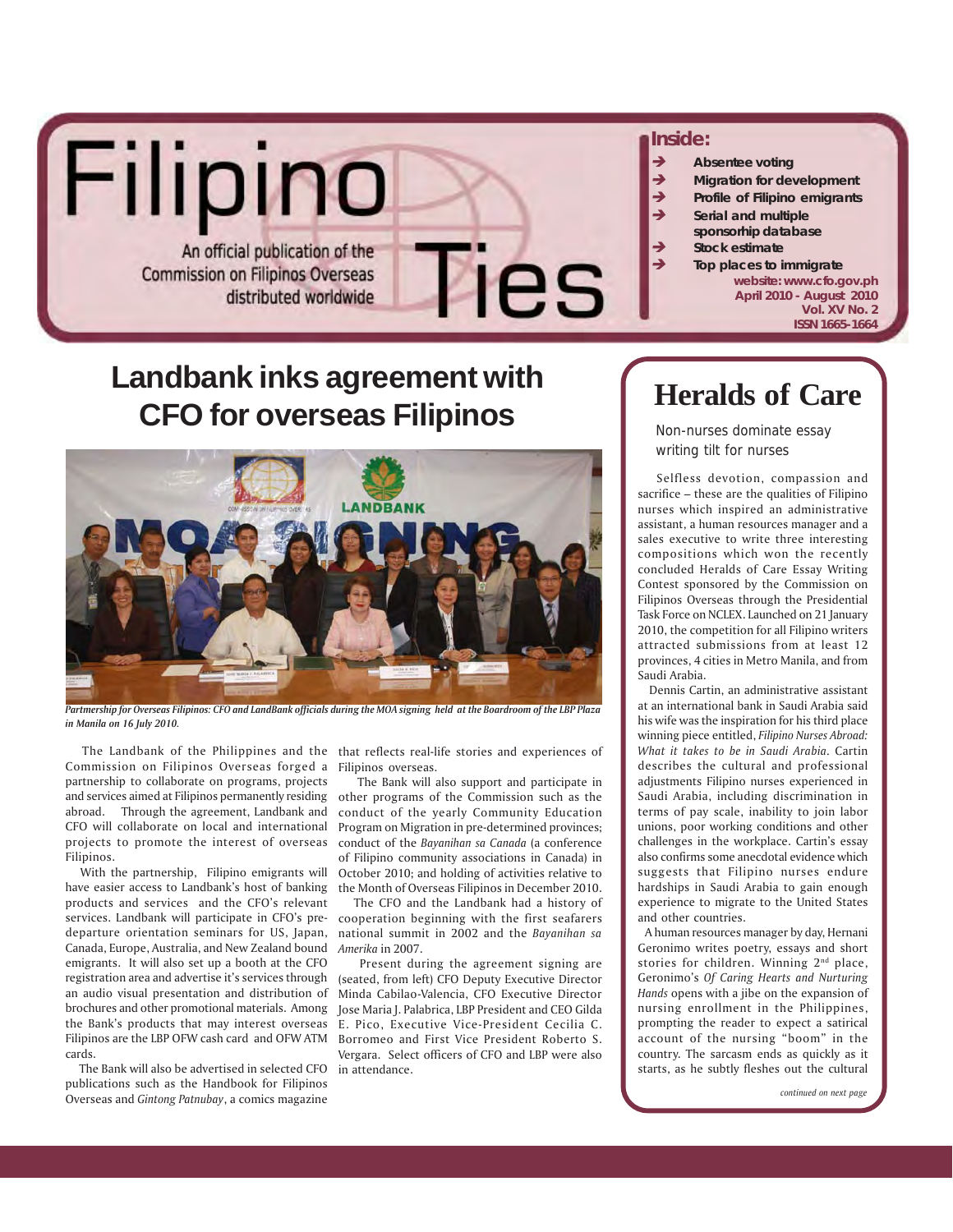### **News**

### **Multi-stakeholder dialogue and knowledge exchange on migration and development**

 CFO Deputy Executive Director Minda C. Valencia participated in the first activity of the Transnational Coordination for Development Project or TRANSCODE held last 7 – 13 June 2010 at the Hotel Dominique in Tagaytay City.

 Activities for the TRANSCODE project are being organized by the Scalabrini Migration Center, the Global Society Foundation (Stichting Mondiale Samenleving or SMS) and the University of Radboud.

 The TRANSCODE would include a series of activities within and between the Philippines and the

organizations, national and local government agencies, the private sector and funding agencies to discuss initiatives on the issue of migration and development, to promote networking and the exchange of good practices, and to forge better coordination and cooperation among different Shehu of the SMS also gave individual stakeholders.

 The first TRANSCODE activity in the Philippines was joined by thirty delegates from migration-



*TRANSCODE delegates with Netherlands Ambassador Robert Gerald Brinks*

Netherlands bringing together non-government concerned organizations in the Philippines and the Netherlands. At the beginning of the activity, Fr. Fabio Baggio of the SMC provided theoretical perspectives on migration and development. Ambassador Robert Gerald Brinks of the Royal Netherlands Embassy and Mr. Zeki messages. The policy frameworks on migration and development in both countries were presented followed by discussion on good practices on migration and development, and

initiatives of government, nongovernment and private organizations.

 Counterpart talks on the same topics were covered by selected participants from the Netherlands. Lessons and experiences from African, Latin American, Middle Eastern and other Asian countries were also discussed.

 Part of the activity was a study tour to selected institutions in the Philippines with programs on migration and development. Participants were brought to the Development Action for Women

Network and the Commission on Filipinos Overseas in Manila, Atikha in San Pablo City and Gawad Kalinga in Calamba, Laguna, where they were given briefings on the projects of the organizations for overseas Filipinos and their families.

 The TRANSCODE will run for about a year and is divided into two major activities. The first is the workshop in the Philippines and the second will be a conference to be held in the Netherlands in October 2010.

#### *Heralds of Care (from page 1)*

traits that make the Filipino nurse the most sought-after health professional. Geronimo is no stranger to writing about itinerant people. He recently published a book called *A Boat, A Banana and A Smile* inspired by the plight

of seafarers and their families. Geronimo says he joined the Heralds of Care Essay Writing Contest to highlight the "growing disconnect between the romantic notion of being a successful nurse in a foreign land with the reality of being unemployed or underemployed in the Philippines."

*Macatangay*

 An avowed film buff, photography enthusiast, and pop culture blogger, Joseph Mirro Macatangay won first prize for *The Three Faces of the Filipino Nurse.* Macatangay utilizes a creative mix of formal composition techniques and personal narratives that poignantly describe the intersection of nurse identities as they perform one role after another. A sales manager by profession but a writer at heart, Macatangay anchors a significant part of the essay on his experience as son of a migrant nurse who worked in Saudi Arabia for ten

years. "It was my way of paying tribute to my mother," Macatangay says. "Our migrant nurses have to deal with a lot of challenges in an often intimidating foreign environment, but they have never



failed to provide highquality care. They are the emotional fulcrum of my piece and I am only too glad to have put their journey into words," he added. A corporate manager with a passion for the art of storytelling, Macatangay is an alumnus of the



Mowelfund Film Institute and is completing post production for his first feature film.

 The winning entries of the Heralds of Care Essay Writing Contest are scheduled to be published in a commemorative book that gives a glimpse of the contributions of the Presidential Task Force on NCLEX to the nursing profession. A formal awarding ceremony will take place in December 2010 coinciding with activities commemorating the CFO's 30th anniversary and the Month of Overseas Filipinos.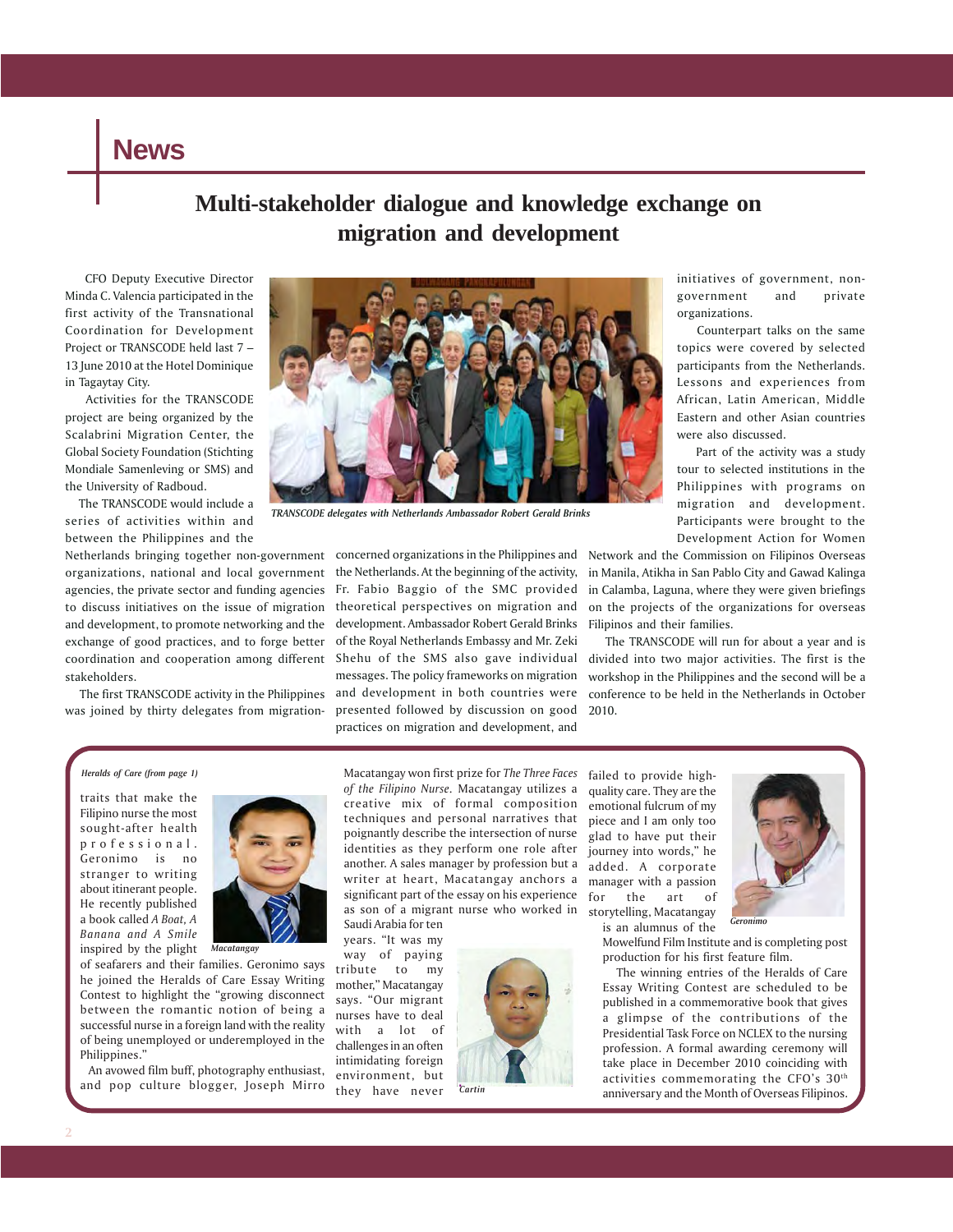**News**

### **9th Conference of Philippine Schools Overseas in Bohol**

*Moving towards quality standards and quality assurance*

 To promote excellence in educational "From Emotional Flame to Moral Frame: A gave updates on the "Enriched Elementary institutions that Filipinos brought overseas, the Inter-Agency Committee on Philippine Schools Overseas (IACPSO) conducted the 9<sup>th</sup> Conference of Philippine Schools Overseas at the Bohol Beach Club in Panglao Island in the historic province of Bohol on 18-20 May 2010. It was attended by 70 representatives from 33 Philippine schools in Greece, Kingdom of Saudi Arabia, Kuwait, Libya, Oman, Qatar, United Arab Emirates and the newly established school in Timor-Leste.

 Themed "*Philippine Schools Overseas: Moving Towards Quality Standards and Quality Assurance*", the conference aimed to encourage PSOs to work together towards achieving high standards of excellence and greater assurance of quality.

 This year's conference was sponsored by the Abiva Publishing House, Adarna Publishing House, Inc., Businesswise International Resources, Inc., C & E Publishing, Inc., Enderun Colleges, FNB Educational, Inc., Landbank of the Philippines, Phoenix/ SIBS Publishing House, Inc., RBSI International, and Vibal Publishing House, Inc.

 The conference was formally opened by the members of the IACPSO represented by Administrator Carmelita S. Dimzon of the Overseas Workers Welfare Administration (OWWA), Assistant Secretary Teresita G. Inciong of the Department of Education (DepEd), Former Ambassador Mariano A. Dumia of the Department of Foreign Affairs (DFA), and Secretary Dante A. Ang of the Commission on Filipinos Overseas (CFO), as the keynote speaker.

 The first plenary session began with a discussion of the preparation of schools for "PAASCU Accreditation: A Commitment to Enhanced School Standards" by Dr. Ma. Celeste T. Gonzales. A lively discussion on "History as an and secondary groups, Dr. Lolita M. Andrada, Essential Tool in Promoting Good Citizenship Director of the Bureau of Secondary Education of among Students" by Chairman Ambeth R. Ocampo the DepEd, discussed the "Understanding by of the National Historical Institute followed. Dr. Design," a core strategy of the 2010 Secondary Alexander S. Acosta, School Principal of the Education Curriculum. Dr. Yolanda S. Quijano, Philippine School Doha, also presented his paper, Director of the Bureau of Elementary Education

Phenomenology of the Reflective Mediation Curriculum" designed to achieve best-fit and Practice of PSOs," which talked about the conflict mediation and experiences of Filipino school administrators of PSOs.

 Concluding the session was a dialogue between the members of the IACPSO and the conference participants. The agenda for action focused on the following: 1.) representations of the education attaché, the DFA and the IACPSO with the host country on the treatment of PSOs; 2.) further study of the implementation of a more internationally attuned duration of Basic Education Curriculum; 3.) strengthen the autonomy of the schools as private institutions but at the same time, ensure that Filipino clients and employees are given ample welfare and labor protection; 4.) schools self-review towards identifying areas of development within their operations to facilitate organizational and curriculum development; 5.) develop a history and culture curriculum; and 6.) better communication between the schools and the embassy, but with respect to the autonomy of the school.

 The conference inputs on the second day focused on four major aspects of education: curriculum, instruction, professional development and bringing the quality of schools services above the minimum requirements. Asec. Inciong discussed the "Inclusive Education for Quality Learning." Dr. Nelia V. Benito of the DepEd's National Educational Testing and Research Center gave an overview of the National Achievement Test (NAT) to be implemented in PSOs starting SY 2010- 2011 in consonance with the thrust of the DepEd to achieve quality learning for all schools.

During the split sessions for the elementary

maximum growth for each learner. Dr. Erlinda C. Pefianco of the SEAMEO-INNOTECH discussed the "Continuing Professional Development for School Managers." The day ended with a workshop of the school plans towards accreditation which was facilitated by Dr. Angelita M. Esdicul of the DepEd.

 The third day started with a discussion on the Application of the "Corporation Code of the Philippines to PSOs" by Atty. Thelma V. Alcoriza of the Securities and Exchange Commission (SEC). Atty. Alcoriza discussed the importance of PSOs' registration with the SEC to acquire Philippine juridical personality. Executive Director Jose Maria J. Palabrica of the CFO presented the summary of PSO concerns and recommendations discussed during the first two days of the conference.

 The highlight of the closing ceremonies was the awarding of winners of the literary contest sponsored by the IACPSO, in cooperation with the *Komisyon sa Wikang Filipino* (KWF). KWF Chairman Jose L. Santos delivered a message to promote Filipino language and culture among PSOs and handed the awards to the winners. Vanessa Klaire G. Tolentino of the Philippine School Doha, who won  $3<sup>rd</sup>$  prize in the nursery rhyme category, personally received her award. The school's conference representatives received the awards in behalf of the winners who were not able to attend the ceremony.

 The closing ceremonies were graced by Municipality of Panglao Mayor Benedicto Alcala and Department of Labor and Employment Regional Director Forter G. Puguon who delivered messages and well wishes for the participants.

 The conference was concluded by the awarding of certificates of attendance to the participants followed by the cultural presentation of the BBC Dancers featuring Philippine folk dances.



*The participants representing 33 Philippine schools in Greece, Kingdom of Saudi Arabia, Kuwait, Libya, Oman, Qatar, United Arab Emirates and the newly established school in Timor-Leste.*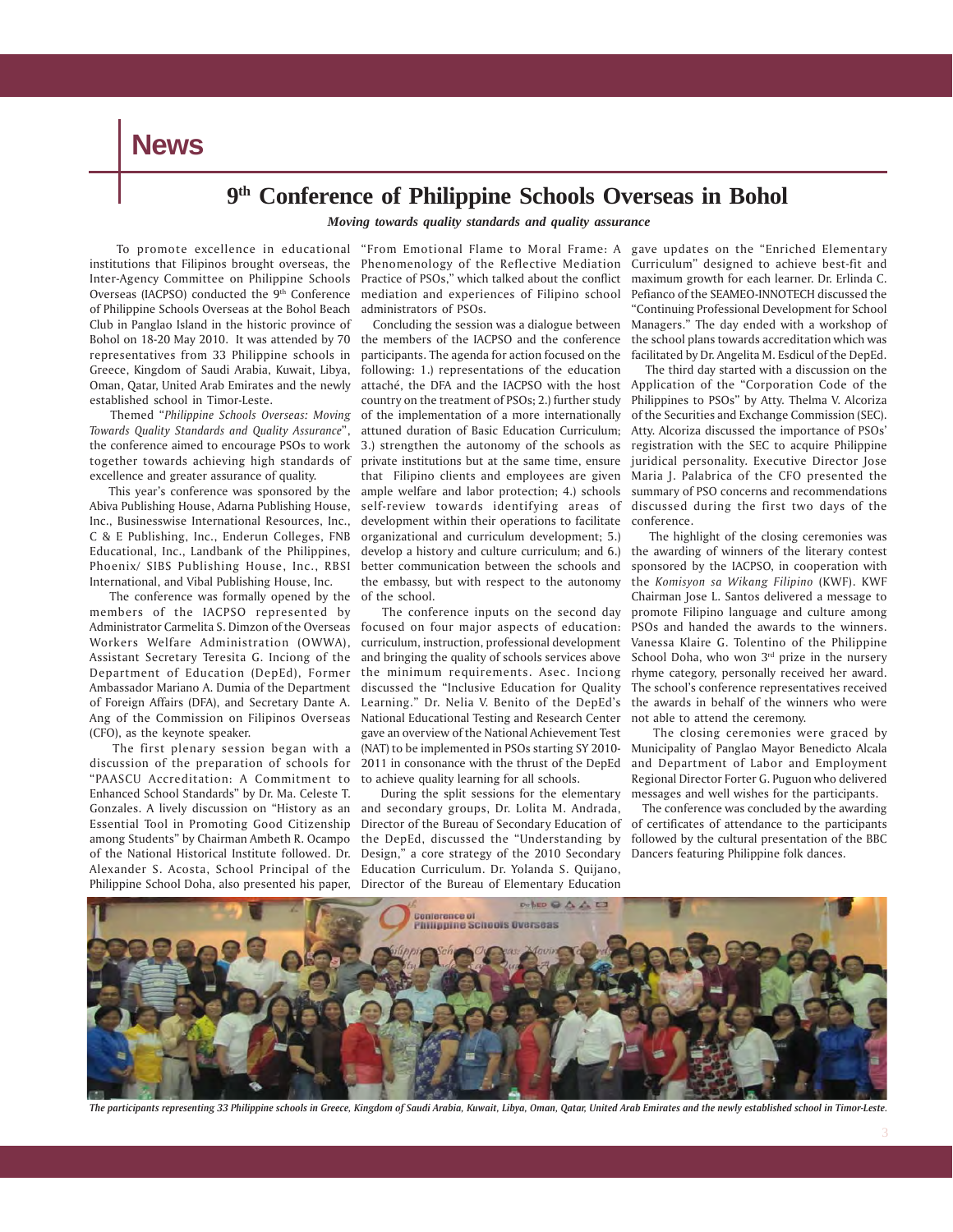### **News**

### **Revision of Stock Estimate of Overseas Filipinos**

*The CFO's revision of its methodology in computing the stock estimate is a result of multi-sectoral efforts to harmonize various statistics generated by different government agencies on Philippine international migration*

 An estimated 8.1 million Filipinos live and work outside the Philippines, based on the 2008 Stock Estimate of Overseas Filipinos.

 The decrease in the number of overseas Filipinos from the previous year is attributed to the Commission on Filipinos Overseas' revision of its methodology in computing the stock estimate as a result of multisectoral efforts to harmonize various statistics generated by different government agencies on Philippine international migration.

 The stock estimate is the Philippines' official annual stock estimation of Filipinos living or working overseas. It classifies overseas Filipinos into three main categories: permanent migrants (which include immigrants, permanent residents and spouses or partners of foreign nationals), temporary migrants (overseas Filipino

workers) and irregular migrants (those without CFO included all the destination countries in its proper documentation and legal status to stay in their host country).

 From 1997 to 2007, the CFO only computed the number of overseas Filipinos in major destination countries such as the US, Canada, Saudi Arabia, United Kingdom and Malaysia. Minor destination countries and territories per region *Statistical Almanac* which for the first time, compiled were lumped to "Others" category. In 2008, the and harmonized the various data on Philippine

| Year | <b>Previous Stock</b><br>Estimate | <b>Revised Stock</b><br>Estimate |
|------|-----------------------------------|----------------------------------|
| 2008 |                                   | 8.18 million                     |
| 2007 | 8.72 million                      | 7.75 million                     |
| 2006 | 8.23 million                      | 7.28 million                     |
| 2005 | 7.92 million                      | 6.97 million                     |
| 2004 | 8.08 million                      | 7.14 million                     |

*Table 1. Stock estimate of overseas Filipinos from 2004-2008*

**Updated Handbook for Filipinos Overseas**

 CFO has published a revised and updated Handbook for Filipinos Overseas to reflect the changes on policies, programs and activities of the Philippine government affecting Filipinos abroad and returning Filipinos. Now on its eighth edition, the Handbook also provides information on a number of programs through which Filipinos overseas can actively participate in the realization of the Philippine development agenda.

The Handbook also defines, among other things, the rights, obligations and privileges of Filipino immigrants, expatriates and workers. It explains specific programs, projects and services expatriates may invest in or support while living on foreign soil. The publication of the Handbook was made possible by the Land Bank of the Philippines and Globe Telecom, which sponsored its printing.



*Figure 1. Comparison of the previous and revised stock estimate of*

computation resulting to the presence of Filipinos in about 220 countries and territories.

 Several factors led to the change in the methodology. The first is the publication in 2008 by the Institute for Migration and Development Issues of the *Philippine Migration and Development*

> international migration. The second was the recommendation of the Interagency Committee on Labor, Income, and Productivity Statistics (IACLIPS) - Technical Working Group on Overseas Filipino Statistics (composed of the National Statistical Coordination Board,

Department of Foreign Affairs, Philippine Overseas Employment Administration, National Statistics Office, *Bangko Sentral ng Pilipinas* and CFO), which developed a system for measuring stock and flow of overseas Filipinos. Lastly, it would be more helpful for researchers and academicians to make the stock estimate more comprehensive and reliable, covering all the countries where there is presence of Filipinos.

 The CFO also started backtracking the computation of the stock estimate for the last five years. Breaking them down into specific countries led to the decrease in the total number of stock. The 8.7 million overseas Filipinos in 2007 was reduced to 7.7 million upon revision. The decrease could also be observed in the remaining years.

 For a complete list of the stock estimate, please proceed to: http://www.cfo.gov.ph

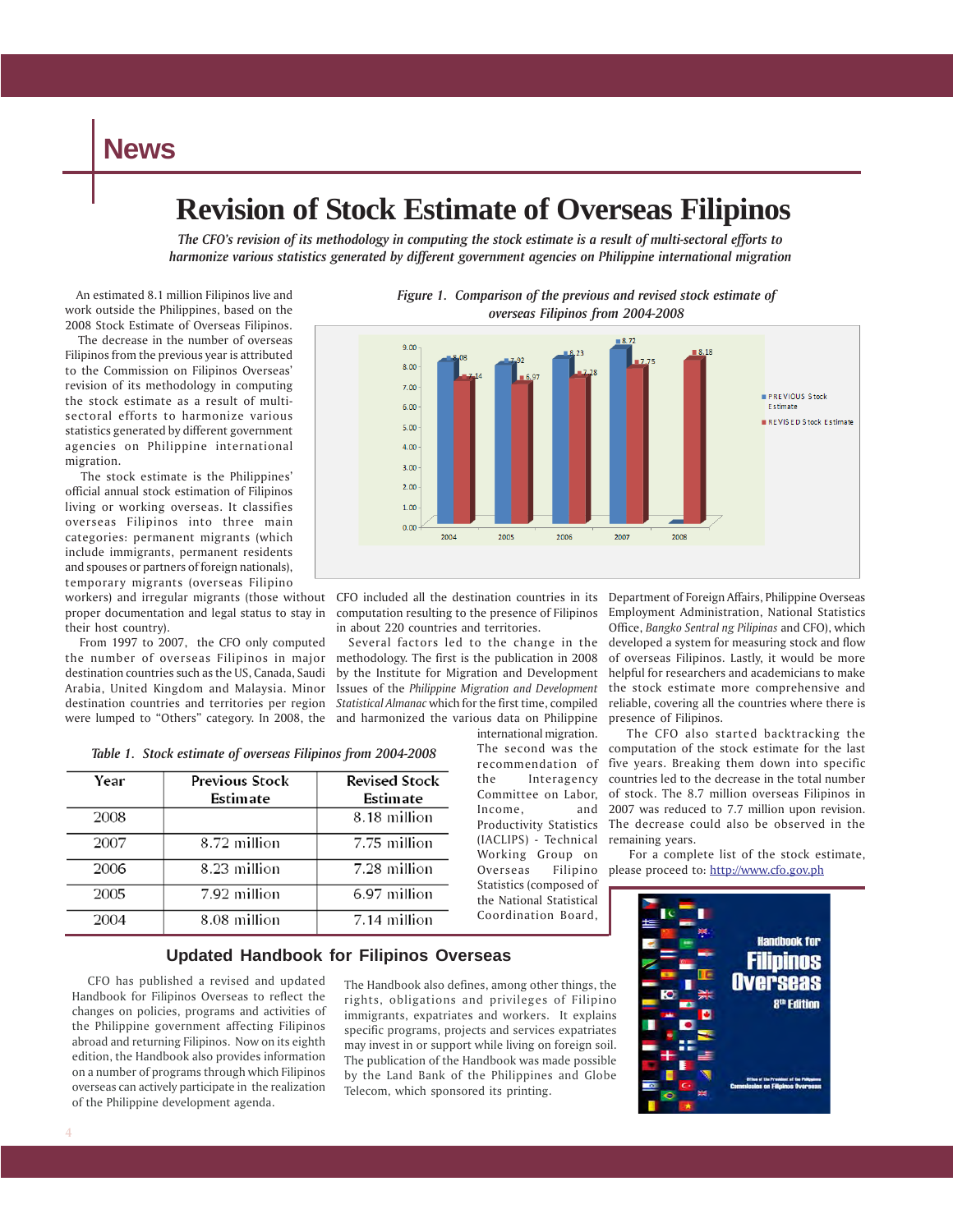# **Programs and Services**

 This article presents a profile of the Filipinos generation of children of who left the country in 2008-2009 for permanent skilled migrants who residency overseas. It is based on the statistics processed from the database of the CFO which are taken from registration forms required to be filled-up by permanent residents or emigrants. It will explore and identify the general profile of Filipino emigrants in 2008 and 2009 in terms of age, gender, country of destination, major to the generation of occupational group and educational attainment.

 Based on the latest stock estimate for overseas Filipinos, Filipino permanent residents comprise 48% or 3.91 million of the total stock estimate of overseas Filipinos which is 8.19 million. This figure is higher than the total number of overseas workers which was 44% or 3.63 million of the total stock estimate. (Please see related article.)

#### **I. Countries of Destination**

 Based on the internal mapping of the CFO, United States is still the top country of destination for **IV. Education (Table 3)** Filipino emigrants (FEs) with 34,201 FEs. This is followed by Canada with 16,643 FEs and Japan with 7,682 FEs. Other countries include four nations from Europe, two from Oceania and another from Asia. Figure 1 shows the top ten countries of destination of FEs.

 It is clear that for this year and in previous years, there is a clear pattern of migration from our developing country to highly developed countries. First world countries are the preferred choice of destination of Filipino permanent residents.

#### **II. Previous Employment (Table 1)**

 Occupational grouping is categorized by employed and unemployed groups. For the twoyear period, majority of the FEs are unemployed which is understandable given the fact that most of the FEs are students which comprised the single biggest group. There is a slight increase of 10% for students who migrated, from 18,885 in 2008 to 20,897 in 2009. This was followed by housewives (6.16%). A large number of emigrants (21.95%) have not reported any occupation at all.

 For those who are employed, majority of them are professionals, technical and related workers. From 7,072 in 2008, their number slightly decreased to 6,849. This was followed by sales workers and equipment operators and laborers with 3,037 in 2008 and slightly increasing in 2009 with 3,227.

 Table 1 presents a detailed classification of occupations of FEs prior to emigration.

#### **III. Age (Table 2)**

 In terms of age, almost 22% of registered FEs are 14 years old and below which comprise the largest age group of emigrants for the years 2008- 2009. This indicates a movement of future

will continue their studies abroad. The second age group that have emigrated belong to the 25-29 years old bracket who also belong young professionals. These are the people who are highly mobile,

working, with lots of surplus cash and at the peak of their physical condition and careers.

 This was closely followed by young adults who are 15-19 years old and who left the country while still studying in high school or in college.

 On the other hand, the average age of emigrant for this two-year period is 31 years old.

 Of the 150,158 emigrants registered for 2008- 2009, there were 41,058 who have earned their college degrees prior to migrating. More than 25,000 however were still in their tertiary education when their petition papers came up. Collectively taken, more than a third of the total number of emigrants for these years were children and adolescents who are in their primary and secondary schooling. These data further illustrates the movement of the youngest residents, followed in a distant second by Region

**Profile of the Filipino emigrants and permanent residents for 2008 and 2009**

> generation of Filipinos who will reach their adolescent period abroad.

#### **V. Sex (Figure 3)**

 For the years 2008-2009, there were more females who migrated permanently for abroad than their male counterpart. Their number is almost twice that of males who migrated in 2008 with 61 males for every 100 females. In 2009, the malefemale ratio was slightly higher for males with 66 men for every 100 women. This also illustrates that the feminization of migration is not confined to temporary workers or overseas Filipino workers but also to permanent residents. However, this issue may not be that pronounced since emigrants typically leave as an entire family.

 In 2008, majority of emigrants came from the National Capital Region with more than 21,000

*continued on next page*

*Table 1. Occupational grouping of Filipino Emigrants (2008-2009)*

|                                                                           |              | 2008         | 2009         |                           | $%$ Inc. |
|---------------------------------------------------------------------------|--------------|--------------|--------------|---------------------------|----------|
| <b>OCCUPATIONAL GROUPING</b>                                              | <b>TOTAL</b> | $\mathbf{x}$ | <b>TOTAL</b> | $\boldsymbol{\mathsf{x}}$ | (Dec.)   |
| A. EMPLOYED                                                               |              |              |              |                           |          |
| Professional, Technical, & Related<br>1.<br>Workers                       | 7.072        | 9.98%        | 6.849        | 8.59%                     | $-3.15%$ |
| Sales Workers<br>2.                                                       | 3.037        | 4.28%        | 3.227        | 4.05%                     | 6.26%    |
| з.<br>Production Process, Transport<br>Equipment Operators, &<br>Laborers | 2.188        | 3.09%        | 2.801        | 3.51%                     | 28.02%   |
| <b>Clerical Workers</b><br>4.                                             | 1.979        | 2.79%        | 2.451        | 3.07%                     | 23.85%   |
| Managerial, Executive, and<br>5.<br><b>Administrative Workers</b>         | 1.553        | 2.19%        | 2.001        | 2.51%                     | 28.85%   |
| Service Workers<br>6.                                                     | 1.188        | 1.67%        | 1.600        | 2.01%                     | 34.68%   |
| 7.<br>Agriculture, Animal Husbandry,<br>Forestry Workers & Fishermen      | 948          | 1.33%        | 1.217        | 1.53%                     | 28.38%   |
| Members of the Armed Forces<br>8.                                         | 226          | 0.31%        | 247          | 0.31%                     | 9.29%    |
| Sub-total                                                                 | 18.191       | 25.64%       | 20.393       | 25.58%                    | 12.10%   |
| <b>B. UNEMPLOYED</b>                                                      |              |              |              |                           |          |
| <b>Students</b>                                                           | 18.885       | 26.67%       | 20.897       | 26.21%                    | 10.65%   |
| <b>Housewives</b>                                                         | 14.396       | 20.33%       | 15,283       | 19.17%                    | 6.16%    |
| No Occupation Reported                                                    | 10.753       | 15.18%       | 13.113       | 16.45%                    | 21.95%   |
| Minors (Below 7 years old)                                                | 4.954        | 6.99%        | 5.831        | 7.31%                     | 17.70%   |
| <b>Retirees</b>                                                           | 3.322        | 4.69%        | 3.821        | 4.79%                     | 15.02%   |
| Out of School Youth                                                       | 299          | 0.42%        | 380          | 0.48%                     | 27.09%   |
| Sub-total                                                                 | 52.609       | 74.28%       | 59.325       | 74.42%                    | 12.77%   |
| <b>TOTAL</b>                                                              | 70.800       | 99.92%       | 79.718       | 100.00%                   | 12.60%   |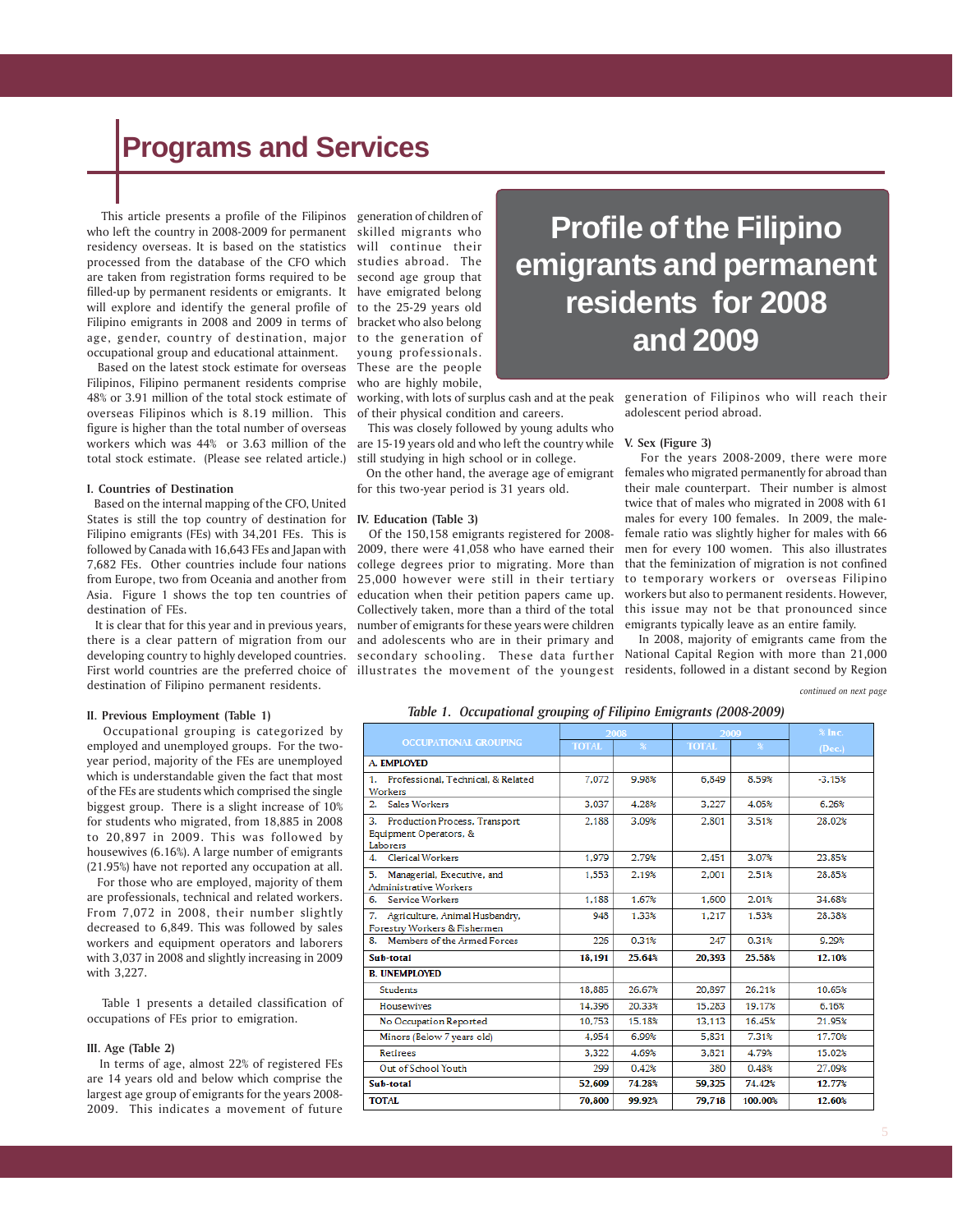# **Programs and Services**

#### *Profile of the Filipino emigrant (from page 5)*

IV-A with more than 12,000 and Region III (Central Luzon) with 10,898 emigrants. A year later, NCR was still the principal region where migrants came from, as with Region IV-A which came at second and closely followed by Region III. These regions consistently posted double digit increases in their number of emigrants.

### **VII. Civil Status (Figure 2)**

 Majority of those who left the country in 2008-2009 are single. They comprise 50% of the entire emigrant population for this period. This was closely followed by those who are married with 67,090. Others are widowed, separated or divorced.

### **VIII. Conclusion**

 Based on the foregoing tables, a typical profile of the Filipino emigrant who left in 2008-2009 can be established. The Filipino emigrant is a single career woman who is 31 years old, holder of a bachelor's degree, a resident of the National Capital region and is bound for the United States of America.

 Collectively, in terms of age, majority of the 150,518 CFO registered emigrants are single, young and still studying, bound for North America and previous residents of the National Capital Region.



| Figure 2. Civil Status of Filipino Emigrants (2008-2009) |  |  |  |
|----------------------------------------------------------|--|--|--|
|                                                          |  |  |  |

|                     |              | 2008              | 2009         | %Inc.             |         |
|---------------------|--------------|-------------------|--------------|-------------------|---------|
| <b>CIVIL STATUS</b> | <b>TOTAL</b> | <b>PERCENTAGE</b> | <b>TOTAL</b> | <b>PERCENTAGE</b> | (Dec.)  |
| Single              | 35,250       | 49.78%            | 41,119       | 51.58%            | 16.65%  |
| <b>Married</b>      | 32,390       | 45.74%            | 34,700       | 43.53%            | 7.13%   |
| Widower             | 2,341        | 3.30%             | 2,874        | 3.61%             | 22.77%  |
| Separated           | 264          | 0.37%             | 347          | 0.44%             | 31.44%  |
| <b>Divorced</b>     | 538          | 0.75%             | 581          | 0.73%             | 7.99%   |
| Not Reported        | 17           | 0.02%             | 97           | 0.12%             | 470.59% |
| <b>TOTAL</b>        | 70,800       |                   | 79,718       |                   | 12.60%  |

*Figure 3. Sex and Sex Ratio of Filipino Emigrants (2008-2009)*

| <b>SEX</b>                                                  | 2008         | 2009         | $%$ lnc. |  |
|-------------------------------------------------------------|--------------|--------------|----------|--|
|                                                             | <b>TOTAL</b> | <b>TOTAL</b> | (Dec.)   |  |
| Male                                                        | 27,839       | 31,793       | 14.20%   |  |
| Female                                                      | 42.961       | 47,925       | 11.55%   |  |
| <b>TOTAL</b>                                                | 70,800       | 79.718       | 12.60%   |  |
| <b>Sex ratio (number of Males for</b><br>every 100 Females) | 61M/100F     | 66M/100F     |          |  |

| <b>AGE GROUP</b>           |              | 2008                     |              | 2009                     |           |
|----------------------------|--------------|--------------------------|--------------|--------------------------|-----------|
|                            | <b>TOTAL</b> | $\overline{\mathcal{L}}$ | <b>TOTAL</b> | $\overline{\mathcal{L}}$ | (Dec.)    |
| 14 - Below                 | 15,420       | 21.77%                   | 17,706       | 22.21%                   | 14.82%    |
| $15 - 19$                  | 7.516        | 10.61%                   | 8,246        | 10.34%                   | 9.71%     |
| $20 - 24$                  | 7.443        | 10.51%                   | 7.907        | 9.92%                    | 6.23%     |
| $25 - 29$                  | 8,019        | 11.32%                   | 8,423        | 10.57%                   | 5.04%     |
| $30 - 34$                  | 7,084        | 10.00%                   | 8,022        | 10.06%                   | 13.24%    |
| $35 - 39$                  | 5,826        | 8.22%                    | 6,544        | 8.21%                    | 12.32%    |
| $40 - 44$                  | 4.337        | 6.12%                    | 4,938        | 6.19%                    | 13.86%    |
| $45 - 49$                  | 3,266        | 4.61%                    | 3,666        | 4.60%                    | 12.25%    |
| $50 - 54$                  | 2,718        | 3.83%                    | 3,128        | 3.92%                    | 15.08%    |
| $55 - 59$                  | 2,615        | 3.69%                    | 3,273        | 4.11%                    | 25.16%    |
| $60 - 64$                  | 2,708        | 3.82%                    | 3,163        | 3.97%                    | 16.80%    |
| $65 - 69$                  | 1,918        | 2.70%                    | 2,304        | 2.89%                    | 20.13%    |
| 70 - Above                 | 1,861        | 2.62%                    | 2,340        | 2.94%                    | 25.74%    |
| Not Reported / No Response | 69           | 0.09%                    | 58           | 0.07%                    | $-15.94%$ |
| TOTAL                      | 70,800       |                          | 79.718       |                          | 12.60%    |

#### *Table 2. Age Group of Filipino Emigrants (2008-2009)*

#### *Table 3. Educational Attainment of Filipino Emigrants (2008-2009)*

*Average Age* 31 31 31 31

|                             | 2008         |        |              | 2009   |           |  |
|-----------------------------|--------------|--------|--------------|--------|-----------|--|
| EDUCATIONAL ATTAINMENT      | <b>TOTAL</b> | $\%$   | <b>TOTAL</b> | %      | (Dec.)    |  |
| Not of Schooling Age        | 4.842        | 6.83%  | 5.813        | 7.29%  | 20.05%    |  |
| <b>No Formal Education</b>  | 105          | 0.14%  | 92           | 0.12%  | $-12.38%$ |  |
| <b>Elementary Level</b>     | 8,907        | 12.58% | 9.986        | 12.53% | 12.11%    |  |
| <b>Elementary Graduate</b>  | 2,314        | 3.26%  | 2.395        | 3.00%  | 3.50%     |  |
| <b>High School Level</b>    | 8.216        | 11.60% | 9.218        | 11.56% | 12.20%    |  |
| <b>High School Graduate</b> | 8.251        | 11.65% | 8,702        | 10.92% | 5.47%     |  |
| <b>Vocational Level</b>     | 970          | 1.37%  | 1.273        | 1.60%  | 31.24%    |  |
| <b>Vocational Graduate</b>  | 3.368        | 4.75%  | 4,092        | 5.13%  | 21.50%    |  |
| College Level               | 11,852       | 16.74% | 13,668       | 17.15% | 15.32%    |  |
| <b>College Graduate</b>     | 19,264       | 27.20% | 21,794       | 27.34% | 13.13%    |  |
| <b>Post Graduate Level</b>  | 1,100        | 1.55%  | 1,071        | 1.34%  | $-2.64%$  |  |
| <b>Post Graduate</b>        | 1,564        | 2.20%  | 1.476        | 1.85%  | $-5.63%$  |  |
| <b>Non-Formal Education</b> | 31           | 0.04%  | 46           | 0.06%  | 48.39%    |  |
| Not Reported / No Response  | 16           | 0.02%  | 92           | 0.12%  | 475.00%   |  |
| <b>TOTAL</b>                | 70.800       |        | 79.718       |        | 12.60%    |  |

#### *Table 4. Region prior to migration of Filipino Emigrants (2008-2009)*

|                                        | 2008         |        | 2009         | %Inc.  |           |
|----------------------------------------|--------------|--------|--------------|--------|-----------|
| <b>REGION</b>                          | <b>TOTAL</b> | %      | <b>TOTAL</b> | %      | (Dec.)    |
| Region I - Ilocos Region               | 7,441        | 10.50% | 8.903        | 11.17% | 19.65%    |
| Region II - Cagayan Valley             | 1,416        | 2.00%  | 1,906        | 2.39%  | 34.60%    |
| Region III - Central Luzon             | 10,898       | 15.39% | 12.927       | 16.22% | 18.62%    |
| Region IV A - CALABARZON               | 12,611       | 17.81% | 15,022       | 18.84% | 19.12%    |
| Region IV B - MIMAROPA                 | 402          | 0.56%  | 544          | 0.68%  | 35.32%    |
| Region V - Bicol Region                | 1,120        | 1.58%  | 1,363        | 1.71%  | 21.70%    |
| Region VI - Western Visayas            | 2,339        | 3.30%  | 2,573        | 3.23%  | 10.00%    |
| Region VII - Central Visayas           | 4,391        | 6.20%  | 4,917        | 6.17%  | 11.98%    |
| Region VIII - Eastern Visayas          | 1,241        | 1.75%  | 1,331        | 1.67%  | 7.25%     |
| Region IX - Zamboanga Peninsula        | 676          | 0.95%  | 776          | 0.97%  | 14.79%    |
| Region X - Northern Mindanao           | 1,638        | 2.31%  | 1,808        | 2.27%  | 10.38%    |
| Region XI - Davao Region               | 2,663        | 3.76%  | 2.367        | 2.97%  | $-11.12%$ |
| Region XII - SOCCSKSARGEN              | 800          | 1.12%  | 797          | 1.00%  | $-0.38%$  |
| Region XIII - Caraga                   | 648          | 0.91%  | 715          | 0.90%  | 10.34%    |
| Autonomous Region in Muslim            | 28           | 0.03%  | 26           | 0.03%  | $-7.14%$  |
| Mindanao (ARMM)                        |              |        |              |        |           |
| Cordillera Administrative Region       | 1,427        | 2.01%  | 1,587        | 1.99%  | 11.21%    |
| (CAR)<br>National Capital Region (NCR) | 21,053       | 29.73% | 22,063       | 27.68% | 4.80%     |
| Not Reported / No Response             | 8            | 0.01%  | 93           | 0.12%  | 1062.50%  |
| <b>TOTAL</b>                           | 70,800       |        | 79,718       |        | 12.60%    |
|                                        |              |        |              |        |           |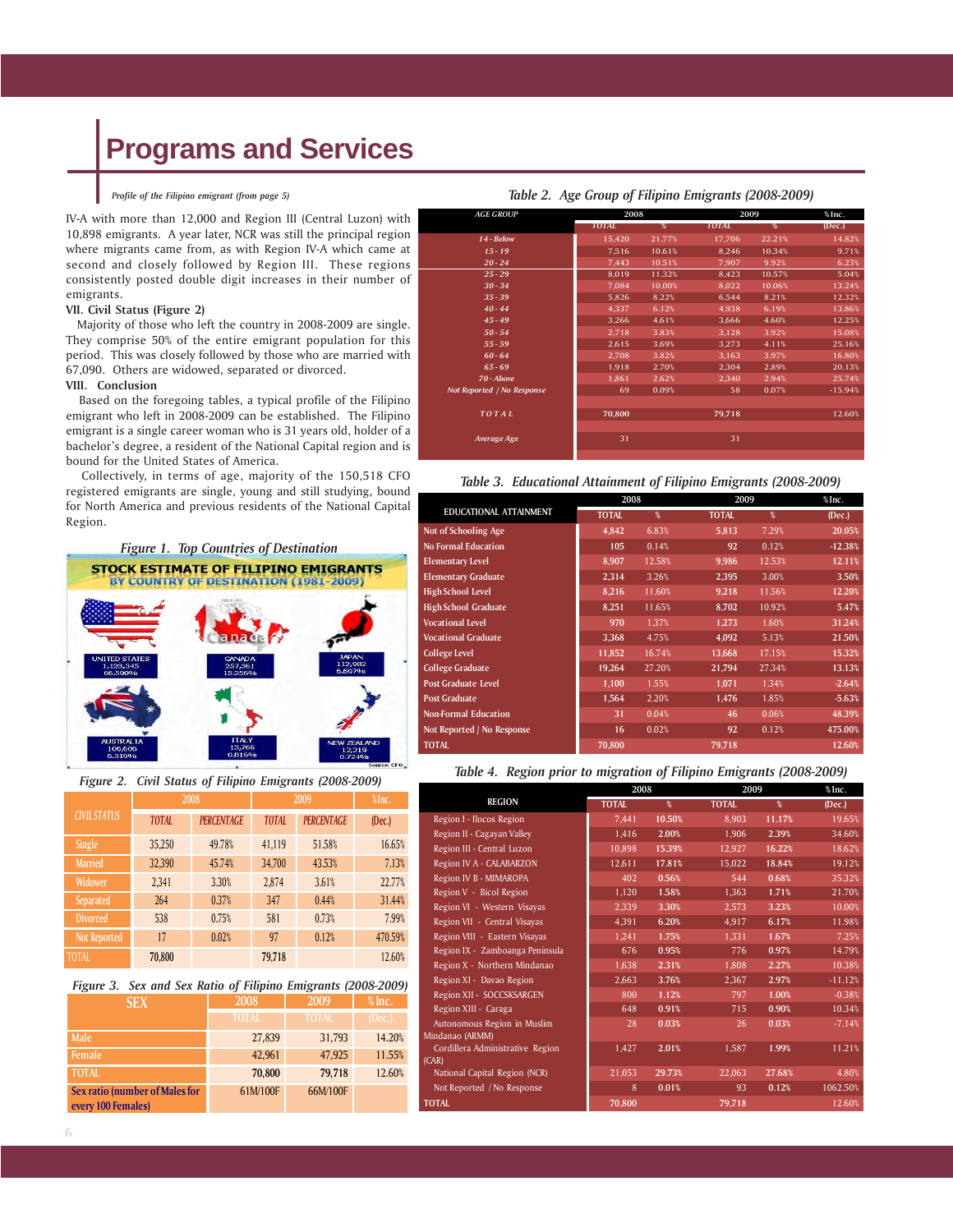# **Programs and Services**

### **The Serial and Multiple Sponsorship Database**

*A software developed by CFO can verify names of foreigners engaged or married to Filipinos in five seconds*

was tailor fit for her – thanks to the monthly undetermined death, etc. allowances that she receives from him.

to undergo a counseling with an obscure agency she only heard of now. She did not have a choice but to undergo the counseling procedure.

 Little did she know the surprise that awaits her. Upon her arrival at the Commission on Filipinos Overseas, a government agency under the Office of the President, mandated to provide guidance and counseling services to departing Filipinos who are married or engaged to foreigners, her fiancé's name was keyed in the database as a background check. Seconds later, the cursory check generated a red flag. Her would-be husband has a record, and he has been on the watch list for petitioning Filipinas to marry for the past couple of years.

 The bad news left Aurora heartbroken but nonetheless thankful. It killed her

dream of migrating overseas but she was saved foreigner. The Filipina has the last say whether to records. from the peril of a would-be abuser and philanderer. Prior to that, she dismissed the mandatory importance of the procedures and was eventually domestic violence. grateful. She is relieved to have been forewarned. not so lucky.

in marrying Filipinas by foreigners for reasons not speed up the process by automating the manual

foreigner whom she met over an online chat sponsorship pertains to the practice of sponsoring session a few months ago. The foreigner promised multiple Filipinas for marriage, which means that a to petition her as his fiancée, and when her visa foreigner has been married or engaged to a Filipina arrived, it reinforced her belief that she finally found more than once, some may have ended in divorce, her true love. She has her own initial doubts, but amicable or otherwise, or death. Serial their constant communications erased those sponsorship, on the other hand, refers to the anxieties. She has already prepared everything that practice of marrying one or more Filipinas but with she might need – including her wedding gown which records of domestic violence, abuse, abandonment,

 She already booked a flight and everything was the ban for the Filipina to travel overseas or marry requirements and is enhanced every year by CFO set. Except for one thing which quite annoyed her foreign fiancé, it forewarns would-be partners her. A note included in her travel paper directs her about the personality, record or past of the of the Guidance and Counseling Information While inclusion in the watchlist does not mean



*Screenshot of the database developed by the CFO to monitor possible irregularities in intermarriages.*

counseling as just another scheme meant only to the guise of marriage and perpetrated against collect fees from the public. She now realized the Filipinas that result to trafficking, slavery or accept the proposal or not. Through the database, the CFO wanted to prevent illegal acts hiding in

She scrapped her marriage plan right then and software database wherein names of all foreigners there. The thought of her being harmed or duped marrying Filipinas or Filipinos can be checked to abroad scared her, and she felt lucky she knew spot marital fraud, deception and those with everything prior to leaving. Others before her were undesirable records. It was in 1999 when the There are a number of modus operandi employed against a folder full of papers. The plan was to Eleven years ago, the CFO conceptualized a practice was to crosscheck the names manually,

Aurora was all set to go abroad and marry the related to getting married at all. Multiple system. A year later, in 2000, the serial and multiple sponsorship database was developed by CFO that could verify names in seconds.

> The software database also contains profiles of erring foreigners, case histories and other pertinent personal information involving spouses and partners. If a name gets a positive hit, the system can pull up previous information regarding that individual, including past transgressions in the country.

> The database can run on minimal system programmers. Right now, it is an integral part

> > System (GCIS) of the CFO. The database is linked with PRISM and SMEF-COW, two partner organizations of the CFO that handle the counseling for spouses and other partners of foreign nationals. Information contained in the database is real time and names are added on a daily basis or as the need arises. The system is hosted both on a separate and redundant servers and has multiple firewalls to protect it from cyber attacks.

> > The database keeps track of the following: (1) Filipinos married to foreigners, (2) foreign and Filipino nationals included in the CFO watch list, (3) Filipinos who attended the guidance and counseling more than once, and (4) foreign nationals who sponsored more than once, with or without derogatory

 To date, the database had foiled attempts by 5,991 foreigners to marry Filipinas on a multiple basis; identified 2,582 Filipino fiancées/ spouses who attended the guidance and counseling more than once; included 58 Filipino fiancées/ spouses in the CFO watch list; and keeps track of 251 foreign nationals in its watch list.

 Had it not been for the warning for Aurora, she could have left the country in the arms of a foreigner who while en route, may have been looking for another Filipina to petition for his nth marriage.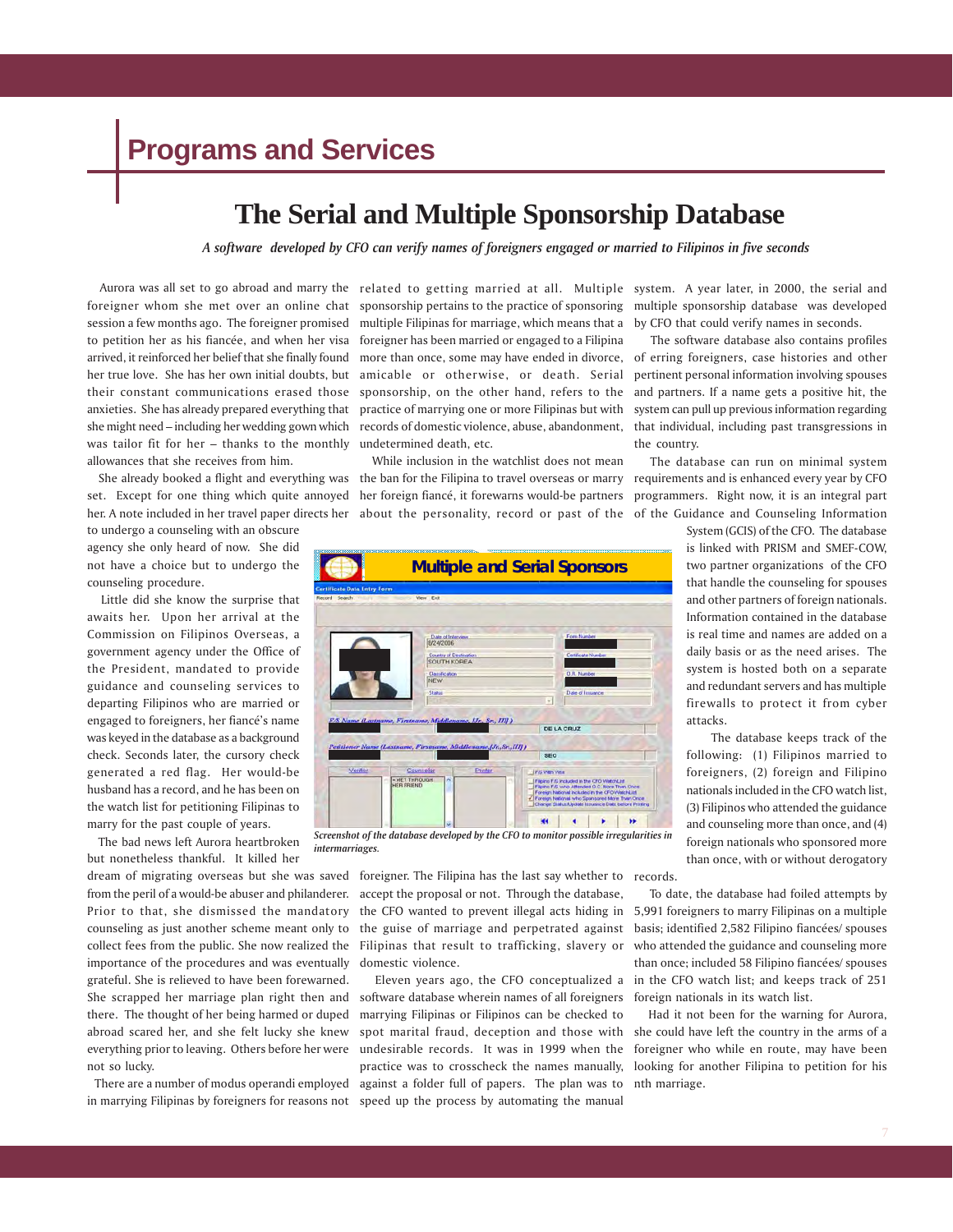### **THE TOP 10 BEST COUNTRIES FOR FILIPINOS TO IMMIGRATE**

*The list of countries was based on the discussions among CFO planning and pre-departure orientation services officers on the country's immigration policies, programs and services for migrants, employment opportunities, educational system, expedient naturalization process, educational system, support network, climate condition, and peace and order situation, among others. The responses were presented during a round table discussion on 30 March 2010.*

#### **Canada**

 Canada, the second biggest country in the world, has the highest quality of life among all the countries, according to the United Nations Human Development Index. Five times in this decade, the country has been ranked number one as the best country in which to live. Canada's capital Ottawa is tied with Zurich, Switzerland for the highest quality of life in any city in the world. Despite the global financial crises, Canada has remained resilient. The banks in Canada are considered "more Swiss

for anyone to migrate.

 Anyone who speaks English and French would be most at home in Canada. Knowing both languages is encouraged because bilingualism makes it easier to integrate into Canadian society and the labour force, which is in need of skilled workers. Those who want to settle in Quebec area must have the ability to speak French, the province's official language and spoken by 80% of the population.

 The Canadian government made it easier for those who want to settle down in Canada by putting up the Citizenship and Immigration Canada website (www.cic.gc.ca), where anyone could access information about the immigration and citizenship programs and services of Canada.

adjusting because Canada's three levels of government from the federal to provincial to municipal offer a variety of helpful programs and services for newcomers. The Immigrant Settlement and Adaptation Program (ISAP) help migrants with immediate settlement needs. Through ISAP, migrants could be referred to economic, social, health, cultural, employmentrelated, educational and recreational services. The federal government also introduced a Host Program designed to match new migrant with a friend familiar with Canadian ways, and help them overcome the anxiety of moving to a new country. Free language trainings across the country are also available for immigrants through *the Cours de langue*



Canada has one of the lowest population densities for Newcomers to Canada). There are also hundreds in the world, has made the country an ideal place of immigrant-serving organizations which help migrants in several ways – offering language training, assist in looking for a house or a job; and support for women and children who are dealing with domestic violence.

> Finding a job in Canada is not that difficult. The **Australia** government runs the Service Canada Centers throughout the country. The centers provide information and services for people looking for work. Some offer free use of computers, printers, telephones, fax services and resource libraries. Migrants can also use the Internet free of charge at local public libraries, community centres, and schools.

Newly-arrived migrants will not have a hard time standards, hours of work, maternity leave and Migrant workers are provided protection under the provincial and federal labour laws. These laws set minimum wage levels, health and safety annual paid vacations. There are also human rights laws that protect employees from unfair treatment by employers based on sex, age, race, religion or disability.

> Health care and living standards in Canada are among the highest in the world. Migrants covered by the health insurance program in Canada need not pay directly for most health-care services. The principle of equity is incorporated in the services of government. Through the *Canada Child Tax Benefit*, the government could help migrants with children under 18, with some of the costs in raising them. Moreover, low and modest-income families are eligible to receive a quarterly payment to offset

some of the goods and services tax that they have paid.

 A migrant who wishes to become a Canadian citizen should demonstrate a deep commitment by living in Canada for at least three years, learning to communicate in at least one of the official languages, and abiding by Canada's laws.

 During the 1980s, Canada saw an influx of Filipino workers, most of them worked as live-in caregivers. Many of these workers later became landed immigrants under the Live-In Caregiver Program. During 1990s and onwards, more Filipinos came as familysponsored and as independent or skilled

than the Swiss bank". These and the fact that *pour les immigrants au Canada* (Language Instruction workers. To date, there are more than 600,000 Filipinos in Canada, most of them living in urbanized areas, especially in the Greater Toronto Area. This number is growing yearly due to Canada's liberal immigration laws to compensate for its low population growth.

 Stretching from the Great Barrier Reef and the Australian Alps in the East, to the Red Centre in the North, to the coastal cities of Sydney, Canberra and Melbourne, the diverse natural beauty blending with modernity of the *Land Down Under* stands out. Australia is the sixth largest country in the world and has the lowest population density per square kilometre. Its economy, which is powered by agricultural, mineral, and energy exports, is one of the world's strongest *laissez-faire* markets.

 With over 500 different ethnic groups, Australia is one of the most diverse societies in the world today. Almost one in four Australian residents was born outside of Australia. This wide variety of cultural backgrounds has helped create a uniquely Australian identity. In addition, more than 200,000 Filipinos have made Australia their home, where they make a significant contribution to the country's vibrant multicultural society.

 To attract the right migrant workers that could fill labor shortages, the Australian government introduced the General Skilled Migration Program (GSM), which offers a range of visa options for skilled workers who want to live in Australia and who do not have an employer. These include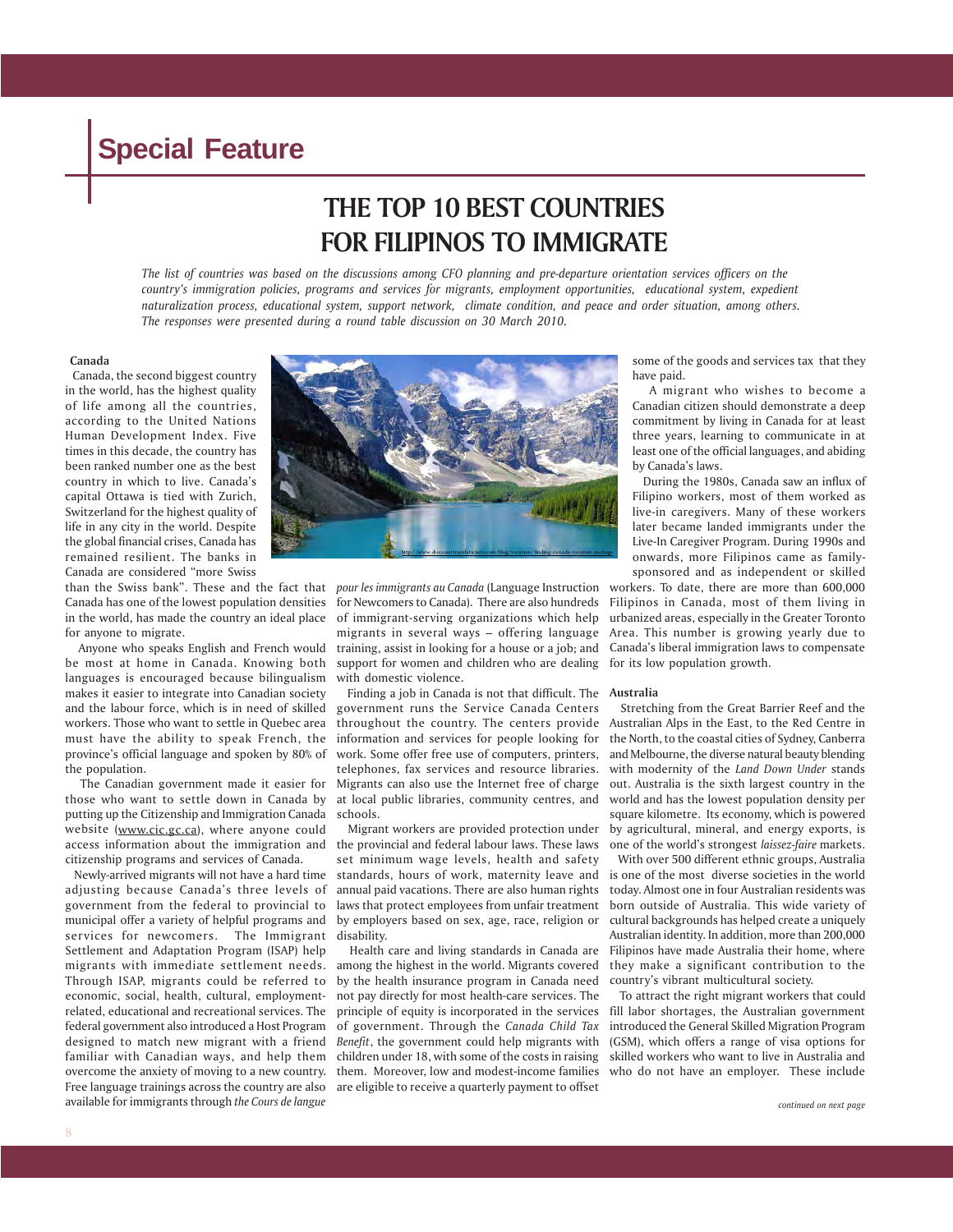*Top ten best countries (from page 8)*



options for skilled people applying as an 15 years old. Health of the people is also of utmost independent migrant, as well as those sponsored by a relative, or nominated by a state or territory government. The GSM program uses a "points system" of evaluating applicants in certain professions, based on the skilled migrant and skilled worker applicant's qualifications, job experience, and ability with the English language.

 First-time migrants in Australia could get assistance from Centrelink, a government agency, which delivers a range of services to the community. It functions as a one-stop shop system in delivering services, including social security and employment services, on behalf of a number of government departments. Centrelink helps migrants in finding a job, arranging for recognition of skills and qualifications, and accessing certain courses. It also aids with Family Assistance payments to help with the cost of raising children. Among other social security payments and benefits that newly-arrived residents could receive from the Centrelink include Austudy Payment, Carer's Payment, Commonwealth Senior Health Care Card, Crisis Payment, Health Care Card, Mature Age Allowance, Partner Allowance, Sickness Benefit, and Youth Allowance, among others.

 The Adult Migrant English Program provides English language teaching and related services to recently-arrived migrants in Australia. A new migrant is entitled to receive free English language tuition up to 510 hours.

 The Skill Matching Database helps match skilled people who have applied to migrate with skilled vacancies in Australia. The database contains the educational, employment and work details of skilled migrants who are interested in living and working in regional Australia. Workers are protected by new Federal industrial relations laws raise a family. And why not which aim to counter workplace discrimination on there is basically no abject grounds including race, color, gender or age.

 The government is also very supportive and provides funding for organizations that help new arrivals settle in Australia, through the Settlement Peace Index, New Zealand has the distinction of Grants Program. The Department of Immigration being the most peaceful country in the world,

assistance to various Migrant Resource Centres (MRCs) and Migrant Service Agencies (MSAs). There are about 30 MRCs / MSAs across Australia which concerns. They also provide various training courses, including conversation classes and free childcare facilities for parents attending these courses. Under Australian law, children

must attend school until they are

priority by the government, which provides help with basic medical expenses through Medicare. Those who are eligible to join Medicare would gain immediate access to health care services and programs, which include free public hospital care, help with the cost of out-of-hospital care, and subsidized medicines.

 Under the Social Security Act, the following are the main social security benefits provided by the Australian government: Family Allowance, Maternity Allowance, Childcare Assistance, Guardian Allowance, Child Support Scheme, Child Remote Area Allowance, Disaster Relief Payment, Pensioner Concession Card, and Assistance for Sole Parents, Carers and Widow Pensioners.

Allowance, Mobility Allowance, Newstart privileges of an Australian citizen; of good moral saving and asset accumulation by citizens who want meet the following conditions: must have lived in Australia as a lawful resident for four years, including 12 months as permanent resident; at least 18 years of age; speak and understand basic English; understand the responsibilities and Australia or maintain a close and continuing their retirement. association with Australia.

and Citizenship provides funding making it a haven for those seeking peace, relaxation and adventure.

address migrants' settlement the country is offered the same rights and As a secular and democratic country, New Zealand has laws protecting human rights. It is illegal to discriminate on the grounds of gender, race, religion or ethnicity; and everyone living in opportunities.

> Every person in New Zealand is either an immigrant or a descendant of one. The first settlers were the tribal Maori who arrived over 700 years ago, and now make up about 16% of the total population. The influence of Pacific island and the arrival of European and Asian immigrants have helped shape the country into an even more vibrant and diverse multicultural society. The immigration policies of the late 1980s and early 1990s, which favoured skilled migrants, made it attractive for Filipinos to settle and become permanent residents in New Zealand. The Philippines is actually one of the largest source countries of foreign labor.

Disability Allowance, Education Entry Payment, newly-arrived migrants with expert guidance on Employment Entry Payment, Rent Assistance, how to access local services and direct them to The government of New Zealand is committed in assisting newcomers in settling easily, through its Settlement Support New Zealand network. The Settlement Support coordinators work with local government and other local agencies to provide services they might need during their first years in the country.

 Those who wish to be naturalized citizens must level, may be eligible for Working for Families and character; and intend to live permanently in to enjoy more than a basic standard of living in Migrants with family income below a certain Tax Credits. It is available for low to middle income families with children aged 18 years and younger who are not financially independent. There is also a *KiwiSaver*, a voluntary work-based savings initiative, which aims to encourage long-term

#### **New Zealand**

 With a temperate climate, small population and stunning variations in geography as beautiful and pristine as the mythical Middle Earth populated by hobbits, New Zealand has become one of the most ideal places to relocate, retire and poverty or hunger, pollution, congestion or corruption. According to the latest Global



*continued on next page*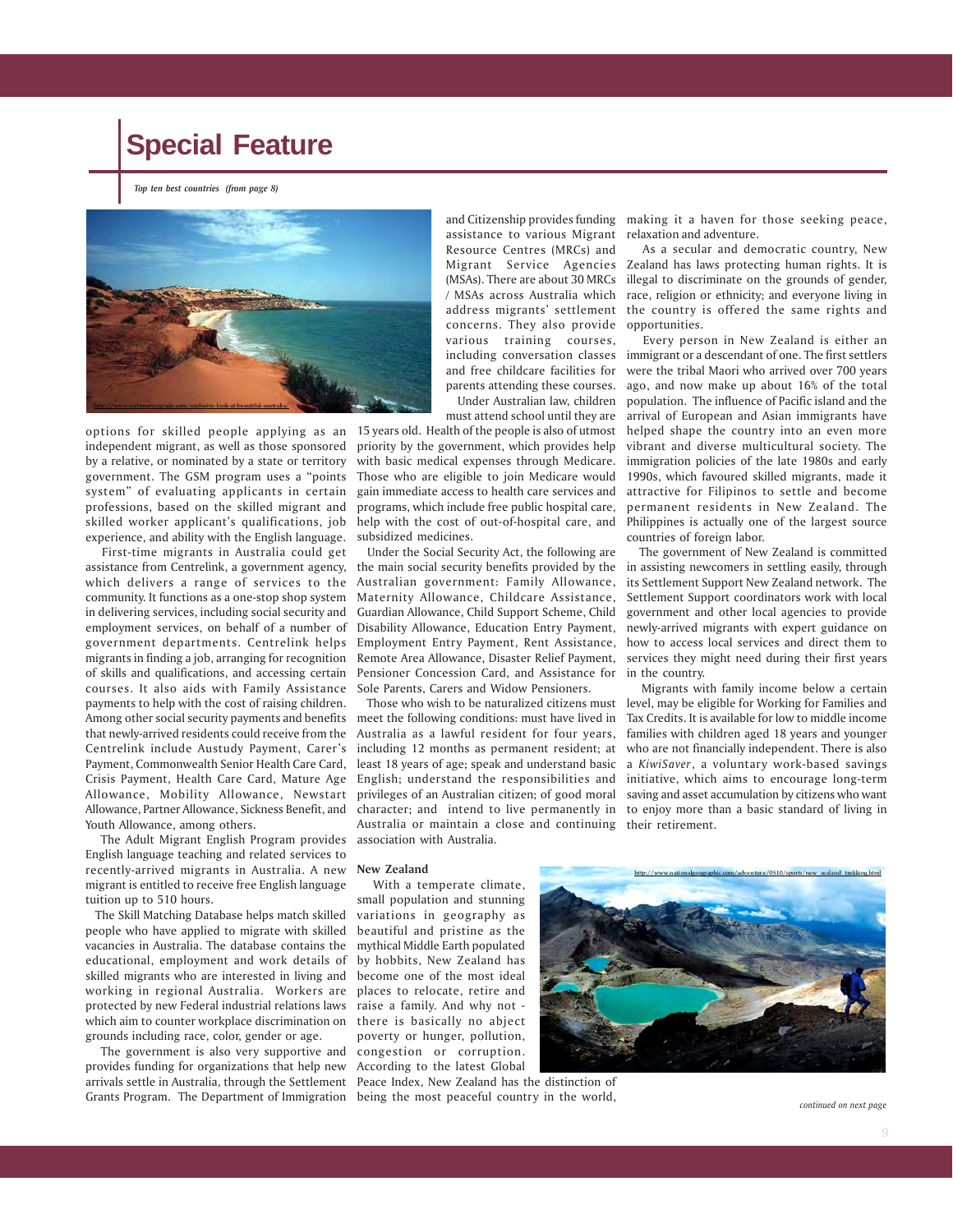*Top ten best countries (from page 9)*

 Migrants' children are also assured of good citizens. In Spain, equality is of education. School is compulsory for children utmost importance for the between six and 16. Schooling is free at state-government. It is embedded in funded and state-integrated schools for New the 1978 Spanish Constitution Zealand citizens, residents and children of that "Aliens shall enjoy in Spain workers. For tertiary education, student loans are available to permanent residents.

 New Zealand has a good publicly-funded health services, which include free public hospital practices provide sufficient treatment, free 24-hour accident and emergency treatment at public hospital clinics, subsidies on medicines and prescription items, subsidized fees for visits to general practitioners, no charge for health care during pregnancy and childbirth, and government-funded accident compensation, want to have a good job, however, should have among others.

Among the naturalization requirements for those who want to become citizens are: five-year permanent residency and three years of physical presence in New Zealand, no trips of over six months outside of New Zealand, proficiency in English, knowledge of responsibilities and privileges of a New Zealand citizen, and good moral character.

#### **Spain**

 For Filipinos, there is more to Spain than bullfights, flamenco dancers and crowded beaches. contribute to the Spain's Social Security Service

the public freedoms" also guaranteed to its nationals. In general, Spanish legislation and protection for foreign workers. Non-European Union residents are allowed to work in Spain under the provisions of the Maastricht Treaty. Those who

the ability to speak Spanish fluently.

 The state-run National Employment Institute in Spain called *Instituto Nacional de Empleo* (INEM) is the only legal employment agency permitted in Spain for offering job placement. INEM, which has over 700 offices, also provides help with those wishing to start a business.

 Education in Spain is free. Public schools provide compulsory cost-free education to those aged six to 16 years old, including children of foreign residents.

The religion in the country, the colorful fiesta are entitled to its benefits. Public health benefits Workers (employees and self-employed) who

> include general and specialist medical care, hospitalization, subsidized drugs, dressings and medicines, and basic dental care, among others. The *Tarjeta Sanitaria Europea* also known as the European Health Insurance Card allows legal residents of Spain to benefit from emergency medical treatment and care when temporarily in a member country of European Economic Community.

> But what really makes it attractive for Filipinos to make

Spain its second home are the shorter length of stay requirement (only two years) for those who want to apply for naturalization, and the fact that Catholics.

#### **United States of America**

 It is ideal to migrate in a country where reach out to include the wintry Alaska and the Almost everybody longs for the American dream – better, richer and happier life. And getting the green card is only the beginning of the fulfillment of that dream. There are 50 states to choose from that stretch from the Atlantic Ocean to the Pacific, from the Great Lakes to the Gulf of Mexico, and



Immigration since the 17<sup>th</sup> century has been a major source of population growth and cultural change throughout American history. Wave after wave of immigrants seeking greener pastures, the US has now become the nation of immigrants. Almost 38 million foreign-born immigrants mostly coming from Mexico, China, India and the Philippines, have now made US their home, according to the 2008 US Census Bureau's American Community Survey.

 The *Immigration Act* limits the annual number of immigrants to 700,000. Though immigration to the US became restrictive after the devastating "9/11 Attack", migrants still flock to the "Land of Milk and Honey." The US promotes family unity and reunification by allowing US citizens and permanent residents to petition for certain relatives to come and live permanently in the US. Aside from family sponsorship, most immigrants also become permanent residents through employment or job offer, investment and self petition.

 Homesickness for first time migrants will not be much of a problem because major states in the US, such as New York and California, and the island state of Hawaii are populated with Filipinos. There are several Filipino associations where migrants can join, notably the National Federation of Filipino American Associations. Moreover, there are organizations in many communities that provide free or very low-cost assistance to immigrants, concerning about the local community and migrantservices. Public libraries, located in almost every community, are free and open to everyone. Some of them also provide English language classes and other programs for children and adults.

 The federal government offers benefit programs for migrants. Some low-income families may be eligible for food stamp assistance, where they will be allowed to obtain some food for free at grocery stores. Immigrants and their children who are survivors of domestic violence may also claim federal benefits and services, such as battered women's shelters or food stamps. The *Temporary*





celebrations, the Filipino language – they have been largely influenced by Spain's colonization of the Philippines in the 1500s. In fact, it was the Spaniards who named the country *Las Islas Filipinas* like Filipinos, Spaniards are predominantly Roman or the Philippine Island. There is even a chocolate bar named "Filipinos", only sold in Spain. Indeed, the ties that bind the two countries are indelible.

 Most Filipinos in Spain work in the service sector and live in the cities of Barcelona, Madrid, Valencia and Bilbao. Many families, mostly from European countries usually move to Spain because of its better climate, lower cost of living and "laid back" way of life.

foreigners will be treated the same way as the sunny Hawaii.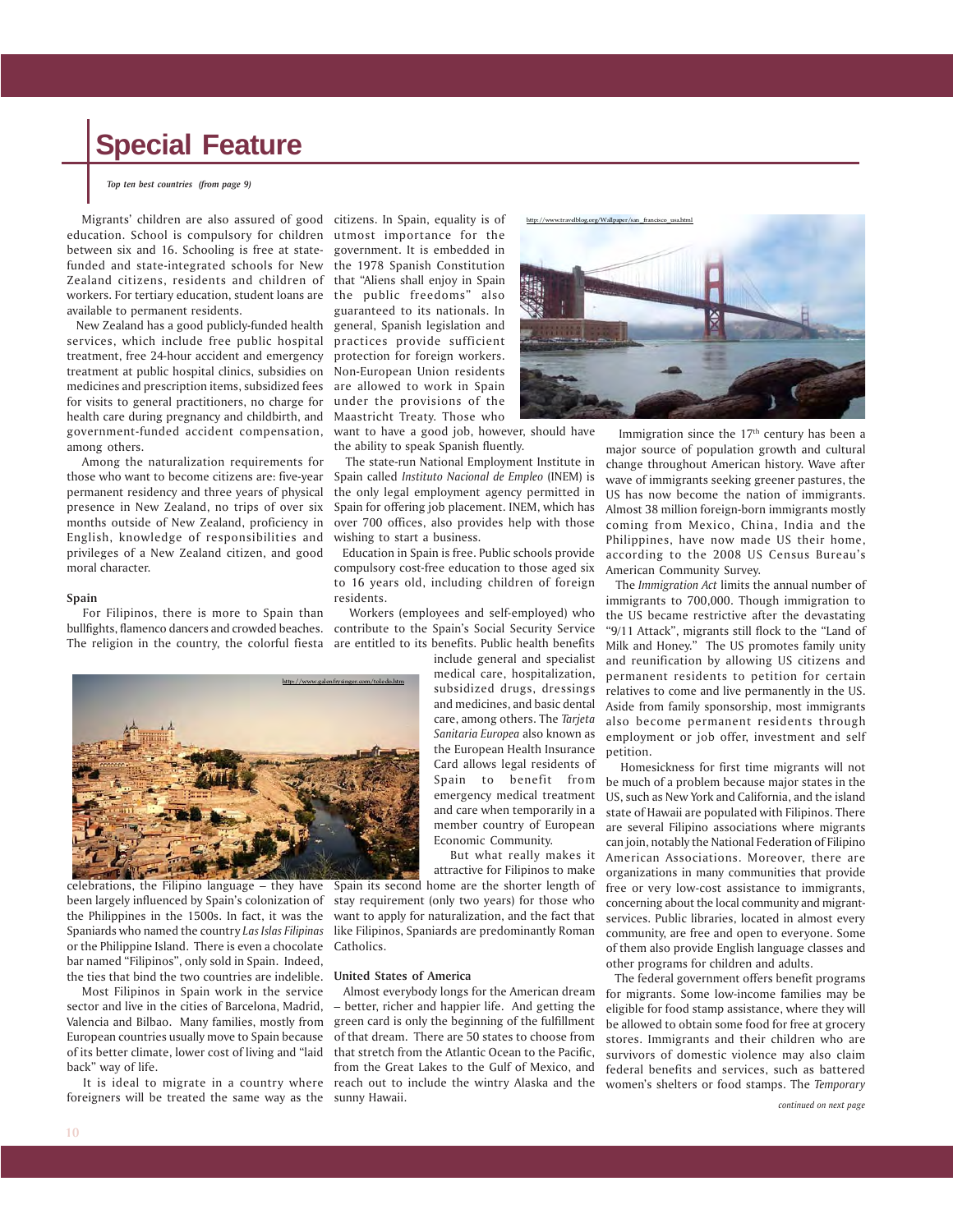*Top ten best countries (from page 10)*

*Assistance for Needy Families* is a program that gives transportation is available in money to states to provide assistance and work Japan, from bicycle to bullet opportunities for low-income families. Medicaid, trains, which are very efficient which is a joint federal and state program, pays and almost always on time, for medical services such as visits to the doctor linking some of the major and hospitalization for low-income families.

 Migrants could also get assistance from the government in finding a job. The federal respect for their culture and government funds career centers that offer training traditions. They are known for referrals, career counseling, job listings, and other employment-related services.

 To ensure the future of the children, the US provides free public education and has compulsory school attendance laws. State laws require all children ages five to 16 to attend school in most have the world's highest life states. To improve learning, the government provides healthy low-cost or free meals to more than 26 million children each school day.

 Though permanent residents already have most of the rights of US citizens, there are many important reasons to consider becoming a US citizen: the right to vote in federal elections; US citizens generally get priority when petitioning to bring family members permanently; becoming eligible for federal jobs; becoming an elected official; and becoming eligible for federal grants, scholarships, Medicare and other government benefits, among others.

 A permanent resident can apply for naturalization once the following requirements are met: settlement in the US for at least five years as a permanent resident (or three years if married to and living with a US citizen), present in the US for at least 30 months out of the past five years (or 18 months out of the past three years if married to and living with a US citizen), and live within a state or USCIS district for at least three months before applying.

#### **Japan**

 During one of the darkest chapters of Philippine Japan. history, the fate of Japan and the Philippines became forever intertwined. The Americancontrolled Philippines then, suffered grievously during the Japanese military occupation from 1942 to 1945, which claimed the lives of many. But the opportunity by the Japanese turning over a new leaf, more than 230,000 Filipino migrants, mostly married to Japanese nationals, have now found a brighter future in the "Land of the Rising Sun".

 Shaped like an arc in the Pacific Ocean to the East of the Asian continent, Japan is comprised of four large islands namely Honshu, Hokkaido, Kyushu people, as well as the migrants and Shikoku, and surrounded by more than 4,000 smaller islands. Its total land area is only  $1/25<sup>th</sup>$  the secondary education are given size of the US, which is slightly smaller than California. Japan is known as the country of modern technology where the latest and most high technology gadgets are created. Every type of in Japan for more than a year and are not members

cities.

 The Japanese have high being disciplined, organized and respectful. Some of their distinctive traits include their love for entertainment, sports, food and environment. They

language teachers. Other professional fields, in which qualified foreign residents have a good chance to find work, include language translation, information technology, modeling, food and entertainment. Knowledge of *Nihongo* or the Japanese language is often an important requirement in finding work.

 Filipinos have been going to Japan since the 1970s. Through the years, it has become the favorite destination of Filipino entertainers, until the Japanese government issued a restrictive policy on the deployment of overseas performing artists (OPAs) in 2007, one means of combating human trafficking. Despite the lesser number of OPAs now going to Japan, many Filipinas are still going to Japan as wives of Japanese nationals. It is said that one third of interracial marriage in Japan is between Filipinos and Japanese, with about 6,000- 7,000 recorded marriages every year since 1995. Other nationalities who inter-marry include the Koreans, Chinese and Brazilians. Foreigners, who are married to Japanese national or permanent resident of Japan can engage in any paid activity in **United Kingdom**

before and after World War II in

the Philippines – the Filipino-Japanese (*Nikkei-jin)* are also given government to trace their roots, as well as live and work in Japan.

 The cost of living in Japan may be among the highest in the world, but the Japanese government takes care of its fairly. Compulsory, primary and free, and failure to send children to school is punishable by law. Foreigners who intend lo live



expectancy reaching on the average, up to 85 years. of the employees' insurance program are required Many foreign residents work in Japan as English to avail of any of the government's health insurance programs. All Japanese nationals aged 20-60, are required to join the National Pension Program.

 There are also different kinds of financial assistance given to families such as the child care allowance, special dependent child allowance, welfare allowance, mother and child welfare loan, daily life security services, and infantile medical assistance.

 To become a naturalized citizen, one must need to meet the following requirements: must have resided in Japan for five consecutive years; must be able to maintain a livelihood; and must renounce his/her nationality. For those who are married to Japanese nationals, the required length of stay in Japan is only three consecutive years.

 Starting 2007, all foreigners, including foreign residents, get fingerprinted and photographed upon entering Japan as a measure aimed at preventing terrorism. People refusing to cooperate are not granted entry into the country.

 Children and descendants of Japanese nationals politeness, sense of humour and quite very The Englishmen are said to be famous for their



*continued on next page*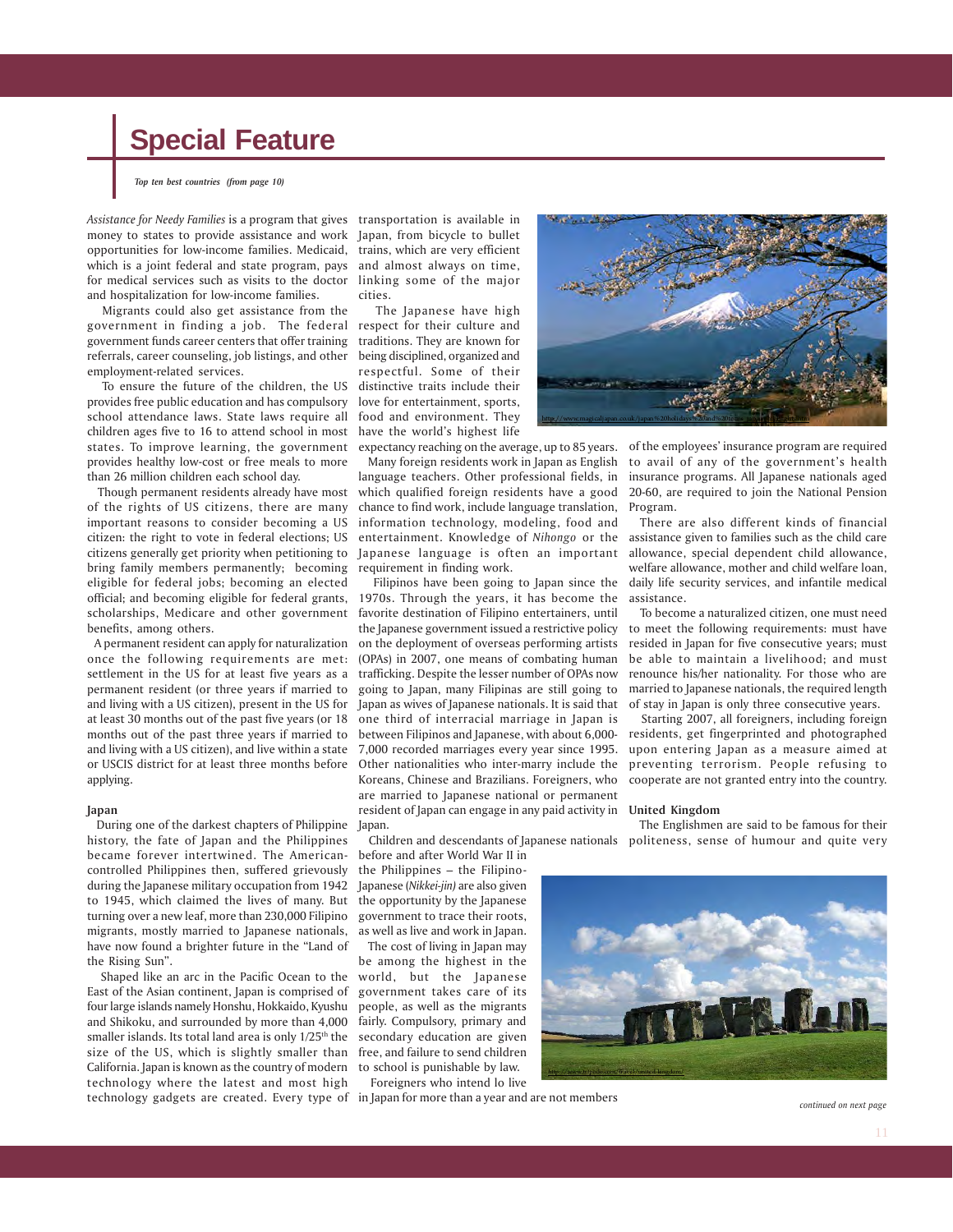*Top ten best countries (from page 11)*

reserved and aristocratic manners. But this did not deter Filipino migrants, comprised mainly of nurses and health workers, to settle in the United Kingdom in the late 1960s, in response to the country's need for inexpensive labor. Almost four decades have passed and the UK (made up of England, Wales, Scotland and Northern Ireland) now hosts more than 200,000 Filipinos.

 There is much to see and enjoy in one of the few remaining monarchies in the world - from the history of the royal family, medieval castles, Shakespeare's home and Stonehenge, to the Big Ben and striking skyscrapers of the city of London.

 The UK has a good managed migration system. It has introduced a points-based immigration system composed of different tiers, replacing all other previous schemes. It also has an ethical recruitment policy, specifically concerning foreign health workers. Most importantly, the UK government believes that each UK citizen, as well as the foreigners should enjoy basic human rights, as evidenced in its national laws. The 1998 Human Rights Act enshrined the European Convention on Human Rights into UK law. The Race Relations Act aims to eradicate racism by obligating public authorities such as the police and immigration services, to take action to rectify ethnic inequalities in recruitment, employment and service delivery. Moreover, the Racial and Religious Hatred Act made it illegal to stir up hatred against persons on racial or religious grounds.

 Education in the UK is compulsory between the ages of five and 16 in England, Scotland and Wales, and between four and 16 in Northern Ireland.

 The main benefit of British citizenship is the right of abode in the UK. But those who want to be naturalized, must first live in the UK exactly five years before the date of application. Under the European Community law, having British citizenship also confers rights of free movement, residence and opportunity to work (without a work permit) in the European Union and European Economic Area member states.

 British citizens as well as foreign workers are required to pay the taxes in UK. Some of the social security benefits one may get based on National Insurance (NI) contributions are the Job Seekers Allowance, Incapacity Benefit, Maternity Allowance, Retirement Pension, Bereavement Allowance, and Widowed Parent's Allowance. Other benefits not based on NI include Attendance Allowance, Council Tax Benefit, Disability Living Allowance, Housing Benefit, Income Support, Income-based Jobseeker's Allowance, Industrial Injuries Disablement Benefit, Carer's Allowance, Reduced Earnings Allowance, and Severe Disablement Allowance.

 Filipinos will have a strong support system once they migrate in the UK. One such organization which provides exemplary social services is the

Centre for Filipinos. The Centre is one of the (*servizio sanitario nazionale*), which provides oldest registered charities in London which aims to empower Filipinos to enrich the quality of their lives, and facilitate their social development and integration to the mainstream British society.

#### **Italy**

 Imagine walking on the busy cobbled streets while admiring the architectural glories of Rome's magnificent past, enjoying a relaxing gondola ride in Venice, marveling at the art treasures of Florence, running in the sunflower field of Tuscany, or being serenaded by romantic Italians. Move to Italy and enjoy *la dolce vita*. In fact, more than a

hundred thousand Filipinos are now enjoying the good life in one the m o s t beautiful countries in the world. Located

the

south of continental Europe, Italy is a peninsula bounded by the

Mediterranean Sea, having common land borders in the north with France, Switzerland, Austria and Slovenia. It is in the center of the temperate zone and is renowned for its favorable climatic condition. Italy's landscapes are as stunning as they are diverse. Historic walled towns, timeless villages crowning dozens of little hilltops, quaint vineyards, beautiful beaches and jewel-like Alpine lakes are found throughout the country. Although Roman Catholics account for 98% of the population, all religious faiths have equal freedom before the law.

 Within Europe, Italy is the second major destination of Filipino migrants, mostly women, who are employed in the domestic service sector. They are largely concentrated in Milan and Rome. And what is there not to love about Italy especially when the government shows concern for migrant workers, even the irregulars. Every year, the government awards amnesty to irregular migrants; and more than 10,000 Filipinos usually avail of it. Italian laws prohibit discrimination on the basis of race, sex, ethnic background or political opinion, and provide some protection against discrimination based on disability, language, or social status.

 Italy offers free compulsory education in state schools to all foreign children, even without valid residence permit. It has also a national health plan

residents and their dependents with hospital and medical benefits, free of charge. Even irregular migrants are entitled to outpatient treatment and basic and emergency hospital assistance, in the event of accidents or sickness. Also, those who are registered as unemployed have free access to the health system.

 Permanent residents could easily petition immediate family members through Family Reunion Visa (*Visto per Coesione Familiare*). Those who want to be naturalized must have had their legal residence in Italy for at least 10 years. Those married to Italian nationals, however, only need

three years of residency.

 Filipinos' love for Italy is evidenced by the large homes and villas built from remittance money sent by OFWs particularly to a small mountain village in Batangas known as "Little Italy."

**Norway** It may be extremely cold during winters and taxes may be a little bit high compared to other countries, but Norway may be an ideal place for immigrants to settle, for being one of the countries with the highest standards of living in the world. It is the "quality of life" that is a major deciding factor when it comes to choosing Norway over any other country. It was also lauded for its high literacy rate in addition to educational levels and material wealth. Norwegians themselves generally point to their country's scenic beauty, recreational opportunities, clean water and fresh air. It has very low crime and maintained a robust labor market despite recessions.

 The Norwegian government treats its native population and immigrants equally, a founding principle anchored in its Immigration Act of 1988. Its migration policy has two basic principles immigration must be managed and all immigrants who are admitted to Norway should have equal opportunities in society. Even refugees from wartorn countries are most welcome to stay in Norway.

 Norway is a great environment to raise a family mainly because it has a strong welfare system. Everyone has access to pensions, and child, unemployment, maternity and paternity and

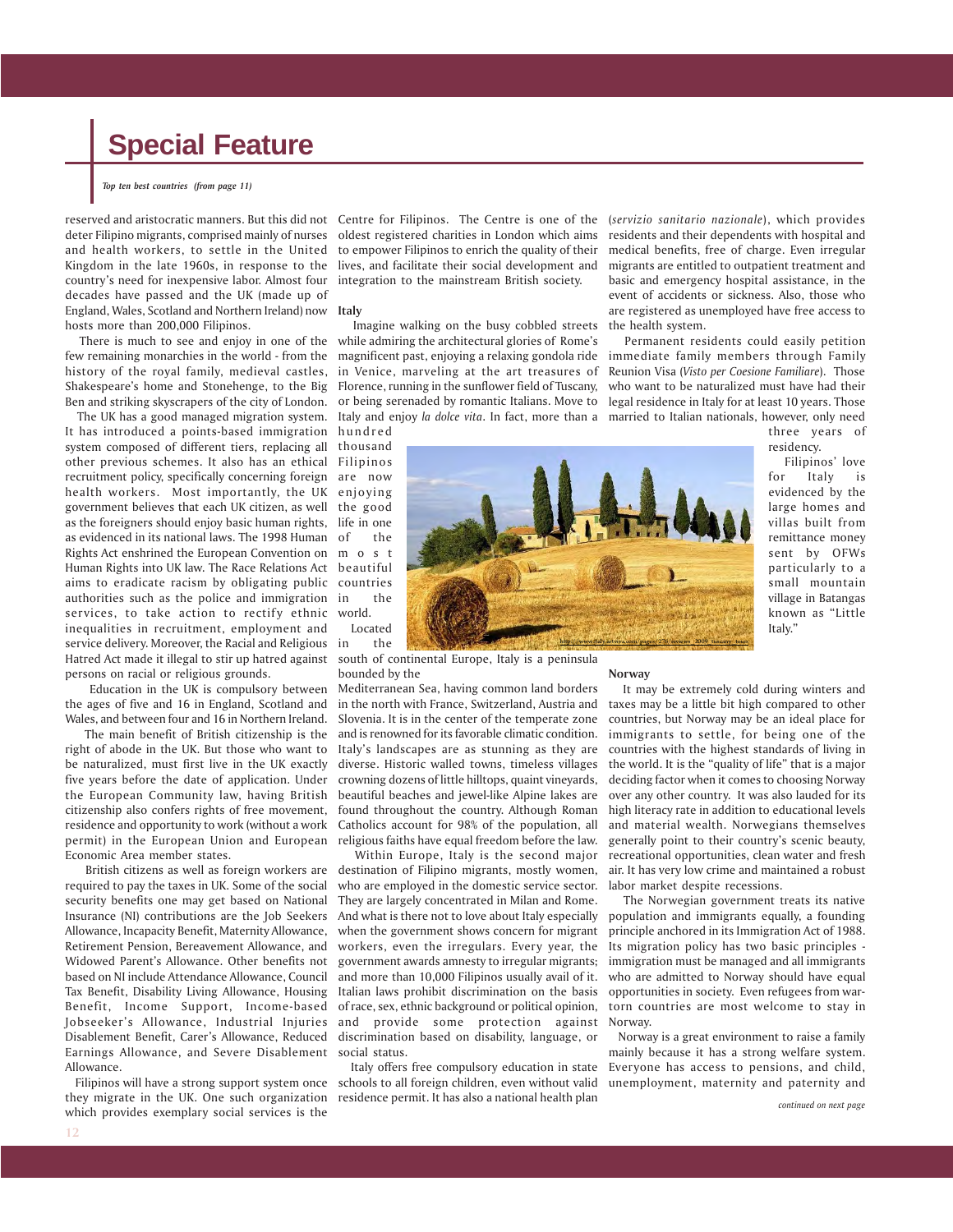*Top ten best countries (from page 12)*



countries in the world to give birth, because all medical care is free for pregnant women and children. Education is free in Norway. Even university studies is free for all.

 Upon arrival, immigrants are encouraged to register with the Foreigner's Police or at the local offices of the Norwegian Directorate of Immigration to get information on migrant services and in settling in Norway.

 Among the requirements for naturalization include becoming a resident and staying in Norway for a total of seven years during the last ten years, having sufficient knowledge of Norwegian language, and renouncing original citizenship.

 Norway is an emerging destination country for Filipinos who are mainly seafarers, health workers, partners of Norwegians, domestic helpers and *au pairs*. They are living in the Oslo urban area, and enjoys not only the cool weather but also the good working conditions of the country.

#### **South Korea**

 Many Filipinas find themselves in the shores of South Korea usually in search for work and love. South Korea is in fact one of the major destination countries for Filipinas marrying foreign nationals.

 South Korea is a mountainous country which enjoys four distinct seasons. With its scenic natural wonders and well-preserved cultural and heritage world's 10th largest city, produces major industrial products such as semiconductors, automobiles Allowance. and electronics.

 The Korean government runs Most of these programs are organized in coordination with the migrant support centers.

medical benefits. In fact, Norway is one of the best Counseling and support centers for migrants offer free Korean language and culture classes. Taking into consideration that immigration sometimes causes stress and difficulties for migrants, the government also offers free mental healthcare service for immigrants who might have a hard time adjusting in the country. Elementary and middle school attendance for children is also compulsory and free.

> Foreign workers are also assured of protection against abuses and exploitation from their employer with the passage of three new labor laws (Act on Employment of Foreign Workers, Contractual and Part-time Worker Protection Act,

Dispatched Worker Protection Act, and New Labor Relations Act). Discriminatory treatment of foreigners, whether legitimate industrial trainees or illegal aliens, is prohibited. A foreign spouse of a Korean national is free of specific restrictions on the scope of employment activities and is allowed to work in Korea.

 The government provides the following social security benefits to both Korean nationals and foreign workers: National Pension, National Health

http://www.photoatlas.com/pics01/pictures\_of\_norway\_07.html sites such as ancient temples and Insurance, Industrial Accident Compensation, and shrines, the *kimchi-*lover *Koreans* Employment Insurance which include Employment have often likened their country Retention Subsidy, Subsidy for Long-Term Job to a beautifully embroidered Seeker, Out-Placement Service Subsidy, Subsidy brocade. Its capital Seoul, the for Adoption of Working Hour Reduction, Reemployment Subsidy, Unemployment Benefits, Maternity Leave Allowance and Childcare Leave

> various programs for migrants. advocating for the rights and welfare of women There are also several support NGOs, support groups and Filipino associations serving and and spouses of Korean nationals, foremost of which is the Archdiocesan Pastoral Center for Filipino Migrants in Hyehwadong. Among the major requirements for naturalization are five years of residence in Korea and basic knowledge befitting a Korean national such as understanding of the Korean language, customs and culture. Those married to Koreans are allowed to obtain Korean citizenship if they are married and have lived in Korea for over two years.

> > Even before the *Koreanovela* craze invaded the homes of Filipino families recently, Philippine-South Korean relations date back in the 1950s when Filipino soldiers fought side by side with South Koreans against the North Koreans in the Korean War.



#### **Sources:**

- "Canada Immigration Information", http://www.canada-city.ca/canadaimmigration.php Expats in Italy", http://www.expatsinitaly.com/node/21 "Filipino-Canadian", http://en.wikipedia.org/wiki/Filipino\_Canadian "Immigration of Filipinos to New Zealand", http://www.teara.govt.
- filipinos/1 'Immigration to Norway Increasing", http://www.workpermit.com/new 2007-05-08/norway/record-immigration-statistics-2006.htm, May 8, 2007
- "Immigration to Norway", http://en.wikipedia.org/wiki/ Immigration\_to\_Norway "Immigration to the United Kingdom since 1922", http://en.wikipedia.org/
- wiki/Immigration\_to\_the\_United\_Kingdom\_since\_1922 "Introduction to Spanish Taxes" http://www.livinginspain.org/Contents/
- Subjects/Finance%20&%20Taxes/IntrotoSpanTaxes.htm
- "Japan Fact Sheet", http://web-japan.org/ an Travel Guide", http://www.japan-guide.com
- "Japan", http://www.workandliveabroad.com/
- country\_page.php?country\_id=1027
- "Know Your Rights Guide for Filipino and Other Foreign Migrants in Japan", Published by Kafin Center, Printed by Sobun-sha, Tokyo, 2006<br>"Life in New Zealand", <u>http://www.newzealandnow.govt.nz/life-in-new-</u> zealand~5.html
- "More Filipino Workers Moving in Europe", http:// www.workandliveabroad.com/article\_item.php?articleid=637, *December 10, 2009*
- "Norway still the world's best place to live", http://www.aftenposten.no/ english/local/article828724.ece
- "Norway", http://www.udi.no/defaultRedesign.aspx?id=2112 "Reasons for Living in Spain", http://www.euroresidentes.com/euroresiuk/
- reasons\_live\_in\_spain.htm Spain Migration Visa", <u>http</u> spain\_facts.htm
- Spanish people of Filipino ancestry", http://en.wikipedia.org/wiki/ Spanish\_people\_of\_Filipino\_ancestry
- "Taxes in Japan", http://injapan.gaijinpot.com/category/live/tax/ "UK in the Philippines", http://ukinthephilippines.fco.gov.uk/en about-uk/
- "United Kingdom: A Reluctant Country of Immigration", http:// www.migrationinformation.org/feature/display.cfm?ID=736, July 2009
- "Working in Korea?" http://www.workandliveabroad.com/
- article\_item.php?articleid=354 Anderson, James, "Filipina Migrants to Japan: Entertainers, House
- Helpers, and Homemakers", http://www.childtrafficking.com/Docs/ anderson\_\_filipina\_migrants.pdf
- Batalova, Jeanne, and Aaron Terrazas, "Frequently Requested Statistics on Immigrants and Immigration in the United States", Migration Policy
- Institute, http://www.migrationinformation.org/Feature/ display.cfm?ID=488 , October 2009
- Contreras, Volt, "OFWs turn Batangas town into La Dolce Vita", Philippine Daily Inquirer, March 12, 2009
- 
- Ministero Dell Interno, "Staying in Italy Legally"<br>Ministry of Foreign Affairs Japan website <u>http://www.mofa.go.jp</u> Sabbatini, Mark, "Refugees find harmony on Norway's northern edge at
- Varangerfestivalen 2007", http://www.allaboutjazz.com/php/ article.php?id=28277
- USCIS Website, http://www.uscis.gov/portal/sit
- Uy, Veronica, "OFWs still welcome in Spain", Philippine Daily Inquirer, March 25, 2009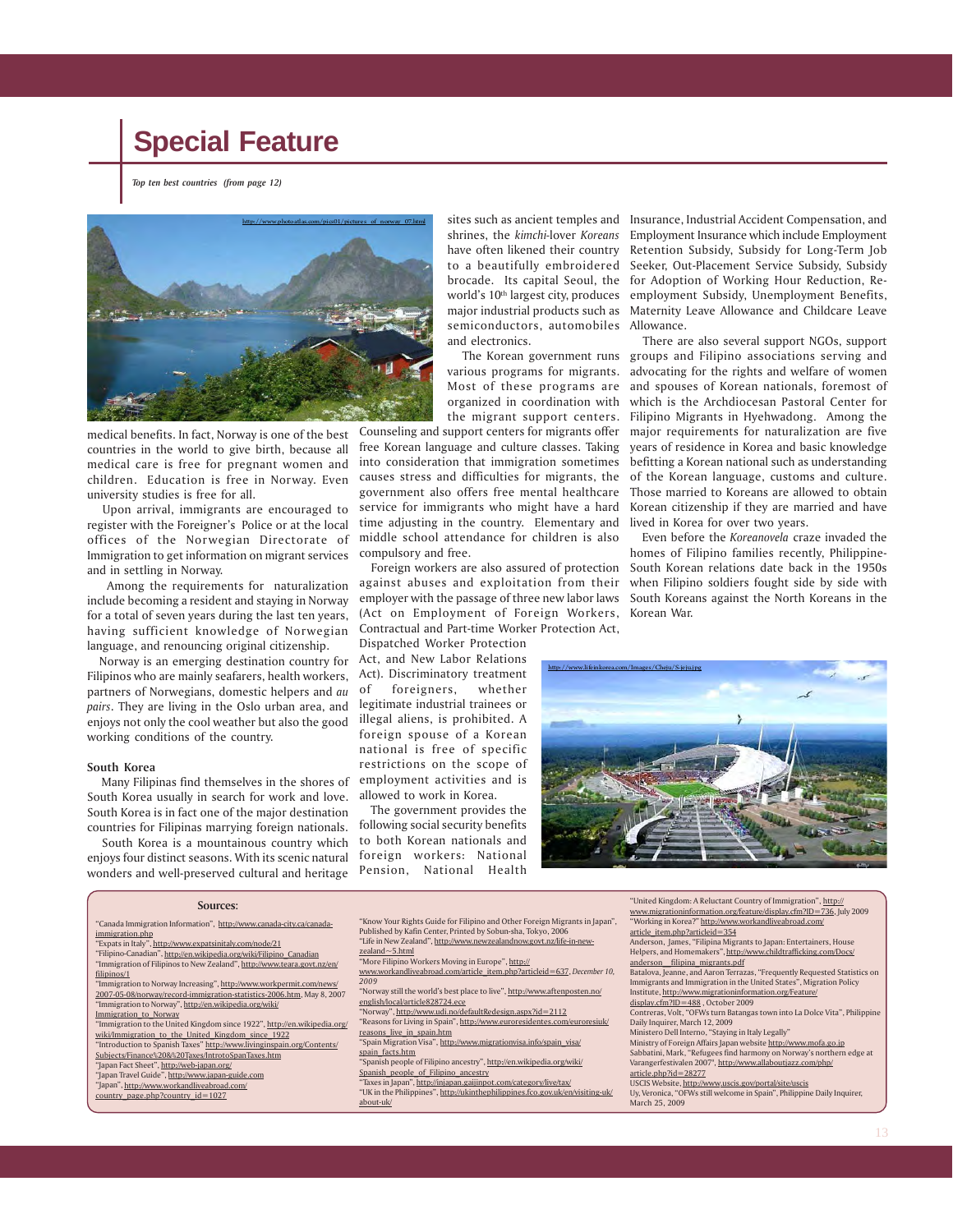### **Mailbox**

 We attended PDOS today for Canada-bound. Thank you very much for the way you handled your group. presentation. My husband and I appreciate all the information you gave us. May I ask for a copy of your presentation please? And if you have other references or tips which might be of use to us, I will greatly appreciate, too. I am a Registered Nurse and it is still a long way before I finally become licensed there but all of these are part of the journey which me, my husband and son will try to savor and enjoy with the Lord's guidance, of course.

Thanks and keep up the good work!

#### **Maria Cecilia Margarita D. Morella, via email**

 I'm Myrene Rodrigo, working at the National Library of the Philippines. I just had my orientation seminar awhile ago.

 I am pleased to have met a wonderful person like you (PDOS officer). I will take this opportunity to express my sincerest gratitude for the comprehensive and detailed orientation seminar and the warm accommodation you had provided to us.

Lastly, can I add you to my Facebook account?

#### **Myrene Rodrigo via email**

Thanks for the documents!

 It is very easy to apply for Tax File Number, Medicare and Bank Account in Australia. Document required is mainly passport. The "BIR" here will send you a letter in two weeks time informing you of the TFN Number (no card will be issued). Medicare card arrived less than a week. Bank ATM (they call it bank keykard here!) needs to be activated first and normally arrive within a week.

 Registration with Centrelink was done on the same day.

 Right now, I'm still looking for work. Most businesses here look for local experience so it's a bit difficult here to get a job. But I guess, when you finally get one, it will be easier next time around to apply for jobs. And there are lots of vacant jobs here.

Thanks again and more power to you and your napupuntahan ko po yung South Metro Career

**via email**

 First of all, thanks for that wonderful presentation during our PDOS last May 20. I am now in Australia and I must say many of the things you discussed have been very helpful to me. For that, I thank you.

 If you don't mind, would you please send me the resources or documents you mentioned last time. I'm sure it would be of further help to me.

 Well, I think I've held you long enough. I wish you more blessings and more power to CFO.

> **Melchor Bangug, Jr., via email**

 I am one of those who attended your orientation yesterday for Australia/ New Zealand Immigrants. I'd like to thank you for all the information which you shared to us, and I believe that they will be very helpful in my move to Australia soon.

> **Luicito, via email**

 Ok naman po ako sa Los Angeles LAX nung dumating po kami ng anak ko. Medyo natagalan lang po kami sa port of entry sa dami po ng pumapasok na new immigrant. Malamig po noong winter. Nagkasakit po ang anak ko. Hindi po kame makatagal sa labas sa sobrang lamig. Ang work position ko po na inaplyan ay care giver, labor maintainance, sales associate, receiver, bagger.

 Then, nag enroll na po ako ng security training last 01-02 March 2010. So far, hindi pa po dumadating yun, Guard card ko kaya hindi po ako maka-apply as security guard.

 Nung wala pong hiring, nalungkot na po ako at naiyak sa lungkot. Lalo na po noong naalala ko ang 5-year old son ko kasi po, inuwi na sa Pilipinas last 17 February 2010 with my mother po. Hindi ko po na try yung Department of Labor dito. Ang

**Melchor,** na job hiring. I'm planning po to go home and Center po nila kung saan may mga naka advertise stay in the Philippines for 4 months and 2 weeks po.

> **Aris Beltran via email**

 Hi! I would like to request for a copy of the presentation you had this afternoon and anything that might be of help, because I really need all the information I can get since I will be migrating by myself and I have no family in Australia.

 I will be residing in Seven Hills suburb in Sydney. I think and plan to apply as pharmacy assistant/ intern. Please send me any information regarding the city, any hotline/helpline for lodging, job application centers, etc.

Thank you so much! God Bless you!

### **Louise Elaine Go, via email**

 Thank you very much for the email. I really appreciate all the information you have provided us. I have noted your contact information if we need to consult you for any other concern. I commend CFO for replying and giving us this reliable information. Thank you again and more power.

### **Andrew E. Rocha, via email**

 Kung may mairerecommend ba kayong site para sa mga job seekers and anything na posibleng magamit in the future. Plano po namin alis ng last week of September for Adelaide, South Australia. Thank you very much po and we really enjoyed your company during the PDOS orientation. Madami po kaming nakuha na mga tips and hopefully, we can adjust to Australia in the future.

> **Lally, via email**



**Editors-in-Chief** Jose Maria J. Palabrica, Minda Cabilao Valencia **Associate Editors** Rodrigo V. Garcia Jr., Golda Myra R. Roma **Contributors** Marie del Rosario-Apattad, Rino D. Paez, Benilda S. Raro, Frencel Louie Tingga **Lay-out** Rodrigo V. Garcia Jr. **Tables and graphs** Rodrigo V. Garcia Jr.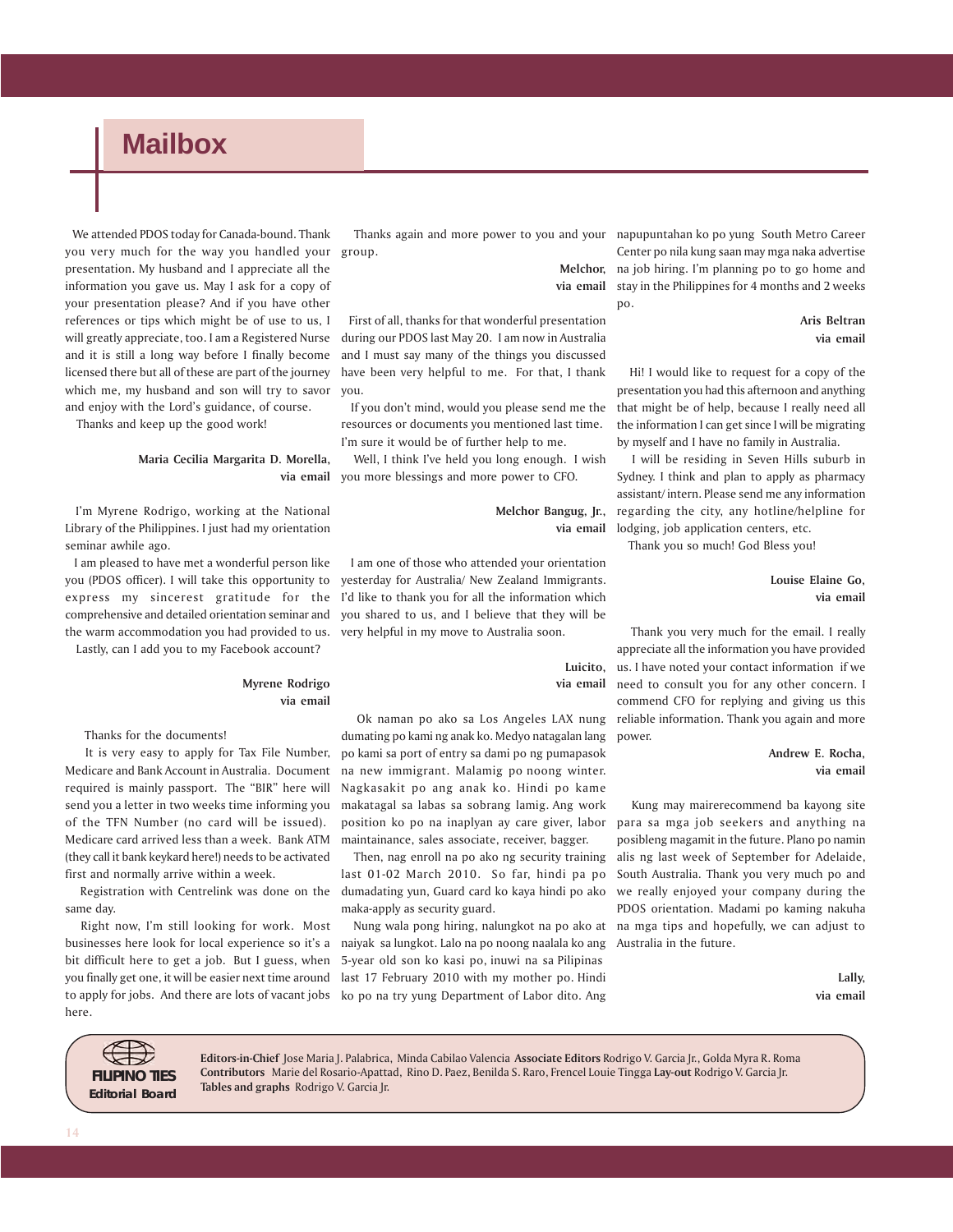The fact that migrant remittances prop up the Philippine economy is old news for many. Having emerged relatively unscathed in the 2008 global financial crisis, economists were proven right that remittance flows tend to be resilient compared to other financial flows, cushioning the poor from economic

### **FROM LOCAL TO TRANSNATIONAL: CONNECTING THE DOTS TO PROMOTE DEVELOPMENT IN THE PHILIPPINES**



shocks and even financing external gaps. Remittances are widely recognized in the Philippines as contributing to the country's development. But aside from remittance flows, the other contributions of international migration to development - as well as its less salutary outcomes - are less appreciated, particularly by local government units.

 According to the Migrants' Associations and Philippine Institutions for Development (MAPID) Project, despite the significance of international migration since the 1970s, many local governments do not consider how international migration has affected their development prospects. Even provinces, cities or municipalities where many overseas Filipinos come from have not paid much attention to migration issues in their midst. The local governments which did implement good practices can provide examples which may be replicated by other communities.

 These are some of the insights from the MAPID Project which will be presented in a series of forums to be conducted this August: Manila (August 12), Cebu City (August 17), Davao City (August 19) and Naga City (August 24). Launched in 2008, the MAPID Project is a three-phase, three-country, three-year initiative which aims to enhance the understanding of the migration-development nexus and to build the partnership between Philippine government institutions and migrants' associations in Italy and Spain in promotingdevelopment in the Philippines.

 Spearheaded by the Scalabrini Migration Center, in cooperation with the Commission on Filipinos

**"Migration policies in the Philippines are basically labor migration policies which are not linked to development policies."** 

Overseas in the Philippines, Fondazione ISMU in Italy, and the University of Valencia in Spain, the MAPID conducted research in the three countries in 2008. Findings from the research contributed to the design of the training programs which were carried out in 2009. In the Philippines, the research and capacity building activities were focused on Philippine government institutions, while in Italy and Spain, the activities were directed at Filipino migrants and migrants' associations. The project is supported by the Aeneas Programme of the European Union [Aeneas Grant Contract No. MIGR/ 2007/130-548(11)].

 The research, capacity building programs and engagement with national, regional and local policy makers, civil society organizations and Filipino migrants revealed gaps in policies, perspectives and partnerships that must be minded, according to Dr. Maruja Asis of the Scalabrini Migration Center. Migration policies in the Philippines are basically labor migration policies which are not linked to development policies. While the Philippines has successfully managed to break into the global labor market and to provide some safety nets for Filipino workers, there is not much evidence that this approach has contributed to real development.

 Thus, labor migration continues year in and year out and the country seems headed to become the training ground of workers for the world. If national development plans do not say much beyond deployment and protection issues, it does not come as a surprise that regional and local development plans hardly consider how migration realities may

affect development prospects. According to her, the divide between stakeholders in the migration sector on the one hand, and

those in the development sector must be bridged. Also, the disconnect between the national government and local governments concerning migration policies must be narrowed. Only a few local government units have an office or personnel tasked with migration-related concerns.

 Highlighting local governments, MAPID findings suggest possibilities for cooperating with overseas Filipino communities. Migrants are not only concerned about their families. The research with Filipinos in Italy and Spain indicate that migrants continue to maintain active ties with their home communities. In fact, hometown associations are commonly formed by migrants. Although migrants' associations are put up mostly for social reasons, they also support development projects back home.

 This is further supported by examples of migrant giving documented by the MAPID research in the Philippines. Individually or collectively, migrants support relief and rehabilitation efforts, scholarship programs, health programs (including medical missions), equipment donations (e.g., hospital equipment, computer donations), small infrastructure and livelihood programs. Some of these examples – including successful migrants' investments and partnerships between overseas Filipinos and local institutions – are featured in the newly released book, *Transnational Bridges: Migration, Development and Solidarity in the Philippines*, co-published by the Scalabrini Migration Center and the Commission on Filipinos Overseas.

 The policy options, perspectives and partnerships for mapping out how the country can benefit from international migration and mitigate adverse consequences will be presented and discussed with stakeholders from government, migrants, civil society, private sector, and international organizations during the forums. To move the country forward will require the collective efforts of Filipinos at home and abroad, backed by effective government institutions that will provide policies and mechanisms to make this happen.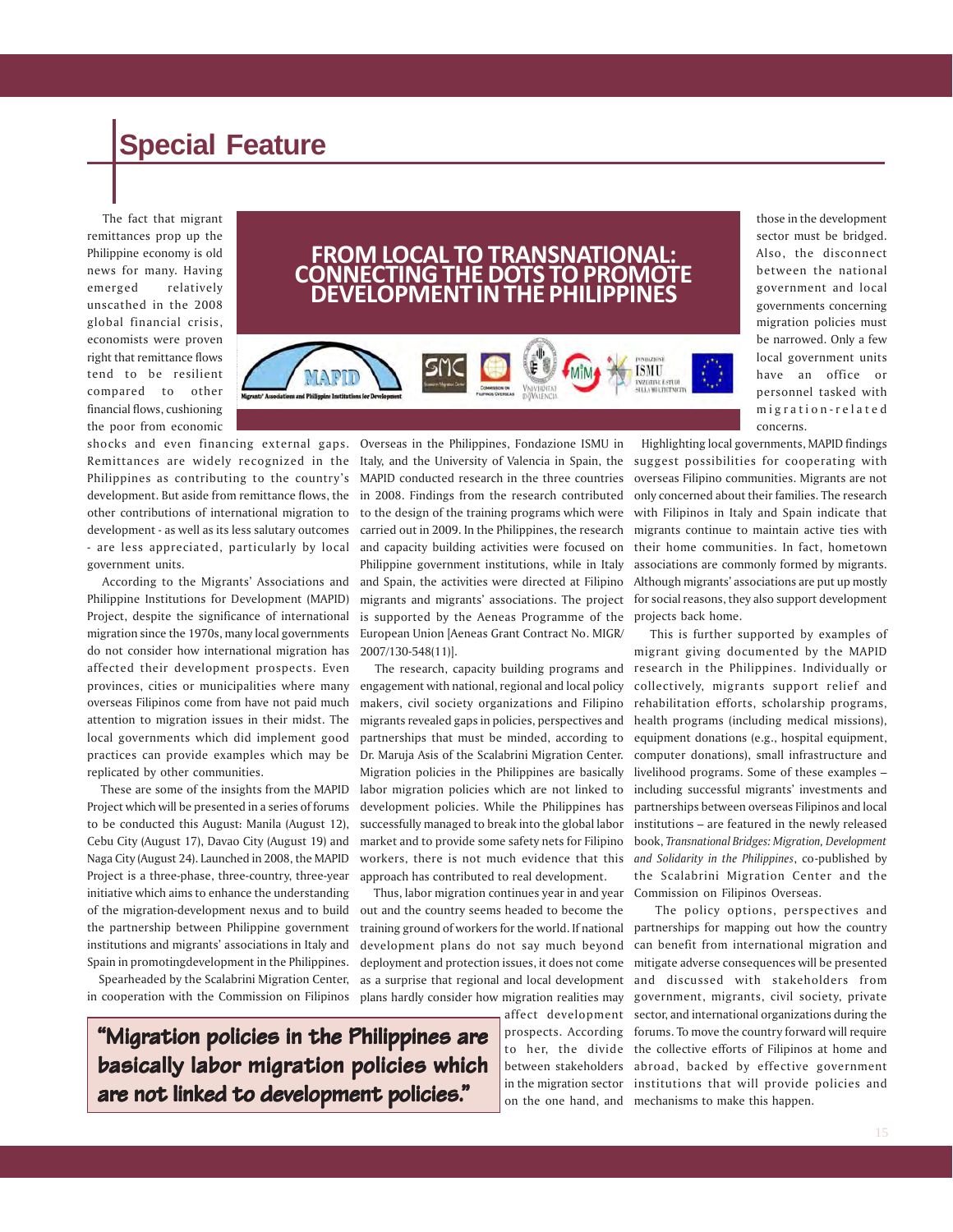### **PIDS study reveals trends and prospects in Philippine international migration**

*International labor migration continues to be an enduring feature of Philippine development*

 In the last three decades, international labor migration has helped shape the Philippine economy. It is considered an enduring feature of Philippine development.

 In their study titled "Philippine International Labor Migration in the Past 30 Years: Trends and Prospects," Philippine Institute for Development Studies (PIDS) Senior Research Fellow Dr. Aniceto C. Orbeta, Jr. and Research Analyst Mr. Michael Ralph Abrigo said that the drivers and prospects both in the local economy and in the major destination countries will define the future of migration streams in the country.

 The annual flow of Filipino migrants shows that temporary migrant workers dominate in terms of volume, with around 36,000 workers leaving the country in 1975 up to more than 1.2 million in 2007. Among the temporary migrant workers, landbased workers have comprised around eight of every ten workers leaving

annually since the 1990s.

 This includes the increasing number of newhire and the even faster increasing proportion of rehired workers, which show that employers prefer workers with prior international experience.

In the early years of the overseas employment program, the flow of sea-based workers was greater than that of the land-based workers, with around 23,500 sea-based workers leaving the country in 1975. But 2007 registered only about 267,000 sea-based workers leaving the country, compared with around 800,000 land-based workers leaving during the same period.

 The Middle East is the primary destination of land-based temporary migrants followed by Asia, particularly the newly industrialized countries, which turned to labor importation to sustain their economic growth.

 Land-based temporary migrants are composed of professionals, service workers, production process workers, transport workers, and laborers. The dominance of professionals in 1975 was replaced by production process workers, transport

workers, and laborers in the 1980s, coinciding with the construction boom in the Middle East. The professionals consist of architects and engineers, health professionals, and composers and performing artists. Service workers, on the other hand, are mainly composed of maids and housekeepers deployed around the world.

 When compared with the domestic labor force, Filipino temporary migrant workers are shown to be younger and better educated. Around seven of every ten temporary migrant workers are of ages between 24 to 44 years old and half of them have at least some tertiary education. Temporary labor migration is likewise selective of sex, with majority of temporary migrant workers being women.

 Meanwhile, Filipino permanent migrants are in the developed countries of North America, particularly the United States. Other destinations 90,000 79,000<br>79,000<br>69,000<br>69,000 ,,,,,,,,,,,,,,,,,,,,,,,,,,,,,,

the preference of employers in hiring more experienced workers, in addition to the family reunification program in the US.

 In the case of irregular migrants, a large proportion is likewise in North America but this is already declining from 37 percent in 1997 to 28 percent in 2007. However, there is an increasing number of irregular migrants in East Asia, comprising around 30 percent of the total number of irregular migrants in 2007. Other regions with irregular migrants are Europe and the Middle East, representing 9 and 10 percent of all irregular migrants, respectively, in 2007.

 Looking forward, Ducanes and Abella (2008)[1] argued that the future of Philippine international migration will depend on long-term prospects highly determined by certain factors:

**Domestic economy** — it is tied to the country's

ability to redeem itself in its history of 'inconsistent economic boom' and catch up with other developing countries. The continuing limited opportunity for career and professional growth is a push factor that will determine the flow of migrants out of the country.

**Demography** — there is a high population growth in the Philippines accompanied by a slow decline in fertility rate in neighboring and in destination countries. Given this dual situation, Filipino migrants can obviously fill the population gaps and lack of human labor in major destination countries.

**Politics —** since the 1980s, the political 'adventurisms' of the country has contributed to the lack of political stability and led to a push migration to 'safer and more stable' developed countries.

**Environment —** involves frequency of intense storms visiting the country and the vulnerability they bring especially to large coastal areas.



migration will depend on long-term prospects highly determined by certain factors such as domestic economy, demography, politics and environment.

of permanent migrants are countries in Asia, Oceania, and Europe but the proportion is far lower than that in North America.

 Unlike temporary workers who are mostly professionals and service workers, the larger proportion of permanent migrants are unemployed—housewives, students, and minors—dependents of professionals who emigrated because of more career advancement opportunities, over and above the differences in wages. This scenario is created by the family reunification goal of permanent migration in the US - the prime destination of Filipino emigrants. Permanent migrants are highly educated which may reflect US immigration policy "to admit workers with skills needed by the economy." In terms of age, however, the 44 years old and above age category comprises the largest group, reflecting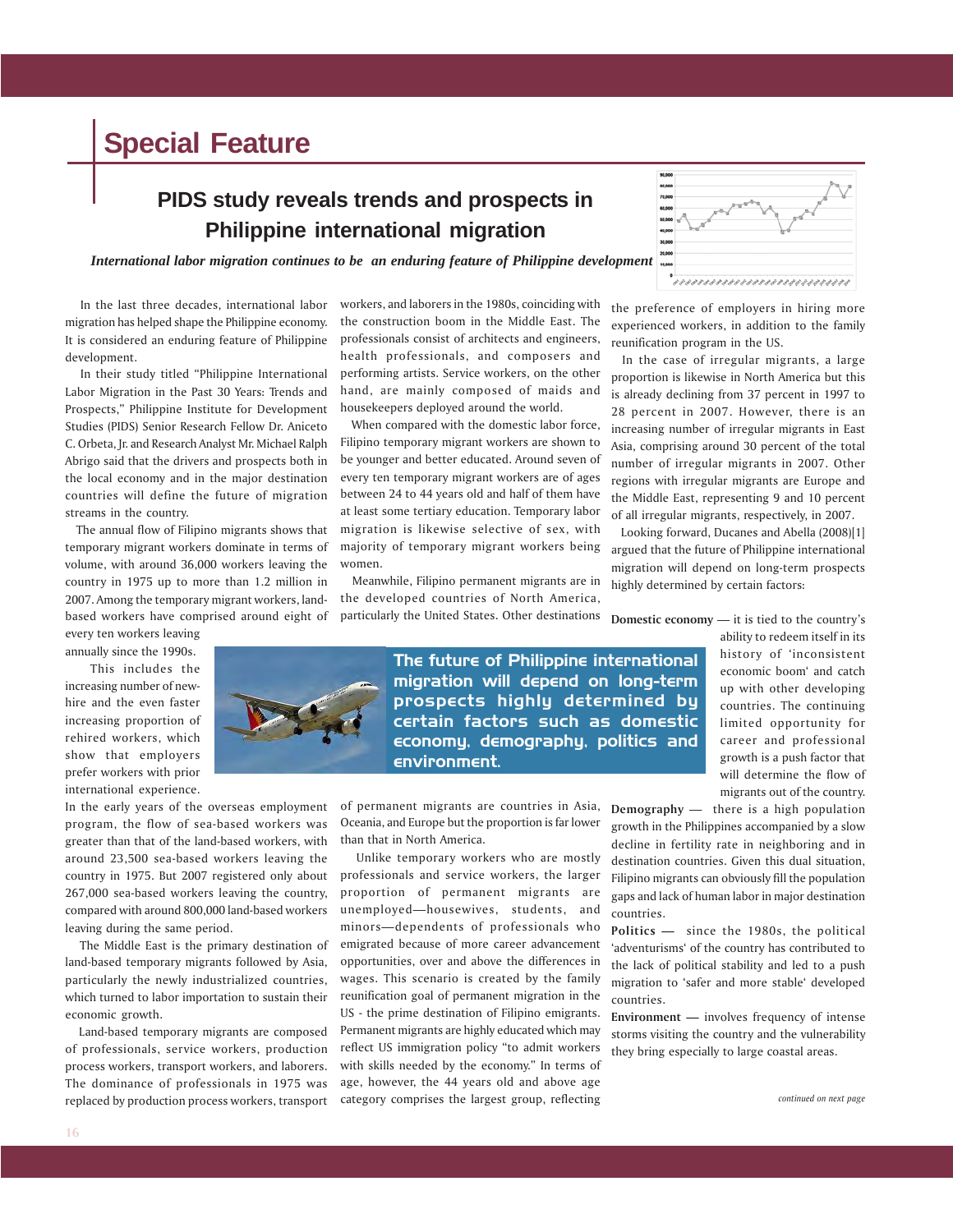### **Overseas Absentee Voting (OAV) Reflections**

*The 2010 national elections marked the third time that the Philippines has implemented OAV. How does it compare to the 2004 and 2007 OAV exercises?*

 Partial and unofficial reports from the Commission on Elections ("Comelec") state that the voter turnout on overseas absentee voting ("OAV") is around 24% - half of Comelec's projection of a 50% turnout. The 2010 national elections marked the third time that the Philippines has implemented OAV. It is also the second time that OAV was conducted in nosedived to 16.22% over-all (81,732 out of 503,896 that boosted the number of registered voters. a presidential election. How does it compare to the 2004 and 2007 OAV exercises?

over-all turn-out was 65% (233,092 out of 359,297 registered voters). It was generally touted as a successful exercise given the substantial participation of overseas Filipinos and the cooperation and coordination between and among Filipino communities

and organizations on one hand, and the Philippine embassies/consulates, the Commission on Elections ("Comelec") and the Department of Foreign Affairs ("DFA"), on the other hand.

 Of course, the 2004 OAV exercise was not a walk in the park. In fact, the exercise was plagued with a lot of problems: a short registration period (2 months only), lack of voter information and education, difficulties in registering and voting in person, restrictions on the voting rights of immigrants and dual citizens, errors in the certified list of overseas absentee voters, seafarers were unable to register and vote, a lot of wasted ballots

#### *PIDS study (from page 16)*

 The primary pull factors to lead international migration of Filipinos are the demographic and migration policy scenario of destination countries. Aging countries are expected to increase their demand for health professionals and eventually other set of professionals who will fill the gap in their labor force. Likewise, migration policies provide the structure on the flow of both permanent and temporary workers.

 The last of the long-term prospects to look into are the network effects—'the increasing number of migrants in the population is expected to deepen

in postal voting in 3 countries (28% of postal ballots Election Registration Board" was created within were returned undelivered or invalidated), cynicism and apathy over the election exercise, etc. But applications for overseas absentee voting in lieu having achieved a 65% turn-out, the 2004 OAV was of the municipal/city election registration considered over-all as a success.

The first time OAV was implemented in 2004, the experienced in 2004: lack of voter information and at any port, unlike the 2004 exercise where they registered voters). Most of the problem areas Third, postal voting was implemented in 56 more already identified in the 2004 OAV were again also

 In the 2007 elections, the OAV turn-out the POEA and at the airport was implemented Comelec for the purpose of approving boards. Second, pre-departure registration at countries. Fourth, seafarers were allowed to vote

> were required to indicate upon registration where they will vote. But why did the 2007 OAV turnout dive to 16.22%? Many attributed the drop in voter turnout to the fact that the 2007 elections was not a presidential elections. Their thinking was that overseas Filipinos are more

"There are systemic problems within the Philippine overseas absentee voting system that disenfranchise the great majority of overseas Filipinos."



person, restriction on the voting rights of immigrants, errors in the certified list of overseas to the 2004 elections. absentee voters, seafarers were unable to register and vote, a lot of wasted ballots in postal voting (30% over-all but more this time due to the expansion of coverage of postal voting), cynicism and apathy over the electoral exercise (especially in the light of the "Hello Garci" scandal), etc.

 There were also several significant innovations that were implemented preparatory to the 2007 OAV for the purpose of increasing OAV registration and voter turn-out. First, a centralized "Resident

education, difficulties in registering and voting in and thus, it is expected that the turn-out for interested in presidential elections the 2007 OAV would be much lower compared

> A more systematic assessment conducted by Filipino organizations in Hong Kong and in the Kingdom of Saudi Arabia revealed that a significant factor that contributed to the drop in voter turn-out in the 2007 elections was the low level of voter education and mobilization and less coordination and cooperation between and among Filipino communities and

> > *continued on next page*

(more in the same household) and widen (other households in the same geographic area) the scope of migration because of a high probability that migrants will effectively reduce migration costs.'

 In the meantime, short-term prospects suggest that Middle East countries will continue their demand for foreign workers in the near future due to the failure of their programs to lessen dependence on foreign labor. One reason is the continued reluctance of locals to take on the jobs that have been considered as 'foreigner's work.'

 The 2009 global financial crisis has highlighted the need to understand the international labor

migration and remittances market better. For instance, at the beginning of the crisis, it was reasonable to worry about the prospects for the Filipino seafarers because of the documented decline in global trade brought about by the crisis. Available seafarer deployment data up to the third quarter of 2009, however, did not show a decline but only a deceleration of the growth. Everyone was also expecting a decline in the flow of remittances. Remittance data up to the last quarter of 2009, though, likewise show only a deceleration in growth but not an actual decline.

*Source: www.pids.gov.ph*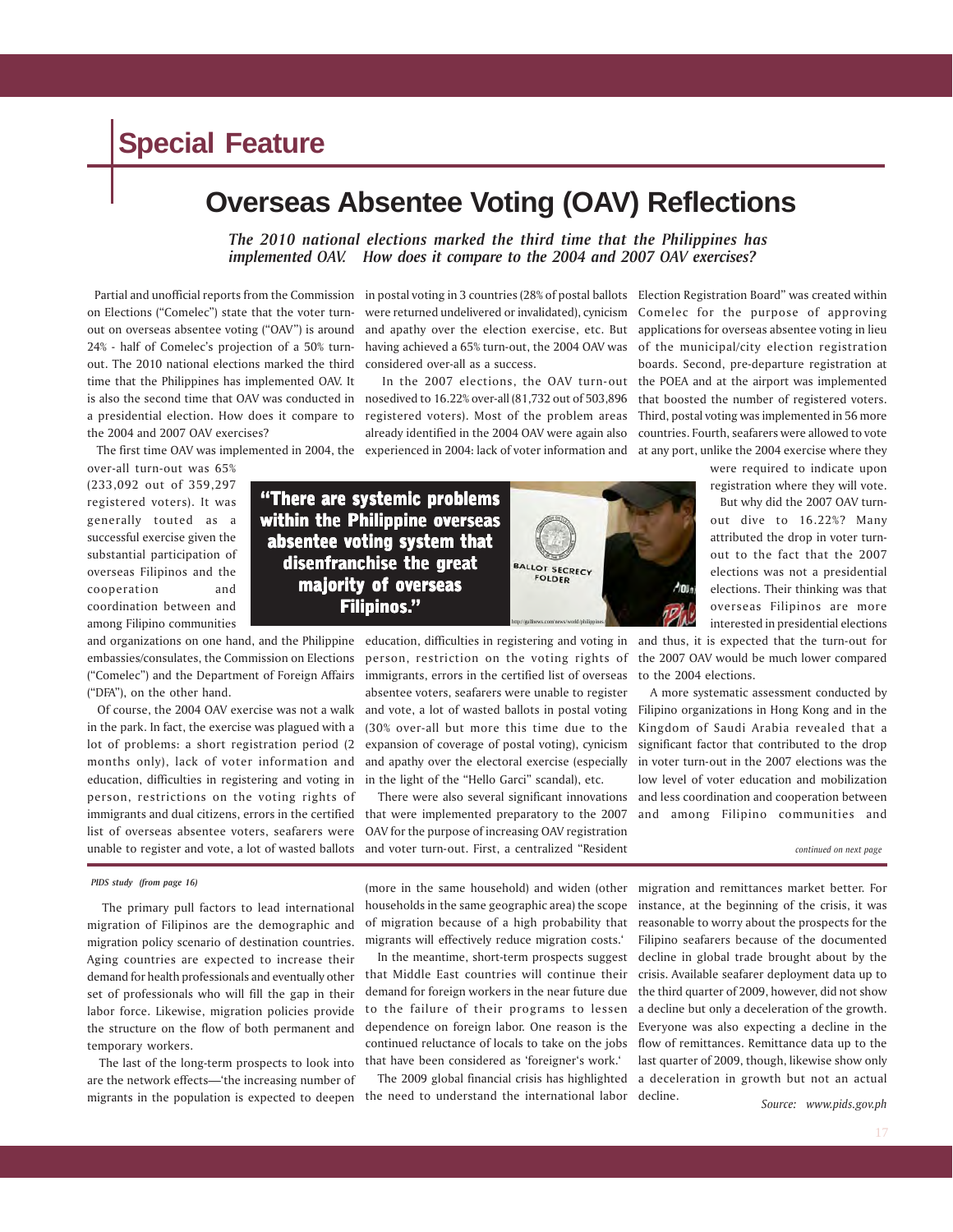*Overseas absentee voting (from page 17)*

cynicism and apathy of overseas voters after the "Hello Garci" scandal were also reported by overseas Filipino organizations.

 Several innovations introduced for the 2007 OAV seemed to have backfired. While pre-Filipino voters in Switzerland. The voter turn-out departure registration in the POEA and at the in the Kingdom of Saudi Arabia was around 22.4%. airport increased the number of registered OAV turn-out in overseas absentee voters, there was no indication the rest of the that these were translated into actual votes cast world hovered on-site. While seafarers were allowed to vote at almost any Post, the increase in the number of seafarers who registered and voted was minimal. out in the 2010 While the coverage of postal voting was increased, so did the number of return to sender ballots. the theory that More than half of postal ballots were also the low turnpresumed to have been received but were not out in the 2007 cast by the overseas voters.

 Going into the 2010 elections, the Comelec was due to the delisted 132,817 names from the official list of fact that the overseas absentee voters. This figure represented those who registered for the 2004 elections but failed to vote in both the 2004 and 2007 elections. presidential On the other hand, there were 224,884 new elections. The registrants bringing the total number of overseas 2010 elections voters to 589,830 for the 2010 OAV exercise.

 Again, Comelec and Congress did not deem it presidential fit to provide a budget for voter information and elections, and education for OAV. All the other problems already yet, there was identified in the 2004 and 2007 OAV were still valid for the 2010 OAV. Pre-departure registration at the POEA and at the airport was continued that increased voter registration without any plan on compared to the 2007 OAV and way below the 65% how to increase voter turn-out. Postal voting was again implemented and further expanded to – countries without addressing the problem why 30% of the postal ballots are wasted and why the postal ballots that were presumably received by the voters were not cast during the voting period. Personal registration and voting remains to be a problem. Seafarers still found it difficult to register and vote. There are still a lot of complaints it not be better if we just scrap OAV? concerning the accuracy of the certified list of overseas absentee voters. The Filipino there are several observations that may be made: immigrants' right to vote remains to be restricted even without residence in the Philippines). One bright spot for the 2010 OAV was the introduction

absentee voting, at least in Hong Kong and organizations abroad, 16% of registered overseas Singapore.

organizations and the diplomatic posts, as a 50% turn-out in the 2010 elections. Comelec compared to the 2004 OAV exercise. Many backtracked later. Now that the voting period for accounts of non-participation of voters due to the 2010 elections is over, the over-all partial and Against this backdrop, Comelec was hoping for unofficial results tend to show that the 2010 OAV turn-out was around 24% (141,846 out of 589,830 registered voters). Filipinos in Hong Kong were able to post a decent 40% turn-out. So did the

around 22%.

 The 24% turn-OAV disproved OAV (16.22%) 2007 elections was not a was a

only an 8% increase in turn-out



turn-out for the 2004 elections. In fact, the Hong Kong turn-out of 40% pulled up the worldwide average of less than 24%.

 Given these results, critics and opponents of OAV will again have a field day in criticizing overseas Filipinos. Some legislators would again ask: Why are we allocating hundreds of millions to OAV when most of them do not care to vote anyway? Would

Given the results of the three (3) OAV exercises,

(although dual citizens were now allowed to vote participation rate of overseas Filipinos may be of automated counting of votes in overseas from government and the Filipino communities and First, it appears that the baseline voter around 16% - meaning, that in the absence of voter information and education and with minimal efforts

absentee voters will vote – this was the 2007 OAV experience.

 Second, voter turn-out is higher in a presidential elections (2010) compared to a mid-term elections (2007) but presidential elections does not appear to be the determining factor in attaining a high voter turn-out. In fact, there was only an 8% increase in voter turn-out from 2007 to the 2010 elections.

 Third, there are systemic problems within the Philippine overseas absentee voting system that

> disenfranchises the great majority of overseas Filipinos. Millions of Filipino immigrants do not register and vote because if they do so, they are required by law to return permanently to the Philippines within 3 years from registration as an overseas absentee voter. Failure to do so is penalized with permanent disqualification from voting, stamping of the passport with the phrase "not allowed to vote" and criminal prosecution. Millions of overseas Filipinos are undocumented workers who won't even dare enter the premises of the Philippine embassies and consulates. Seafarers still find it hard to register

and vote. The requirement of registration in person and voting in person discourages many from registering and voting. Even more basic, they have limited access to the necessary information for registration and voting.

 Fourth, even with a significant number of registered overseas absentee voters, there are systemic problems that prevents a higher voter turn-out. The coverage of postal voting was increased notwithstanding the fact that the problem of 30% wastage of postal ballots was not addressed. The question of why postal ballots presumably received by the registered voters were not cast during the voting period remains unanswered. Pre-departure registration at the POEA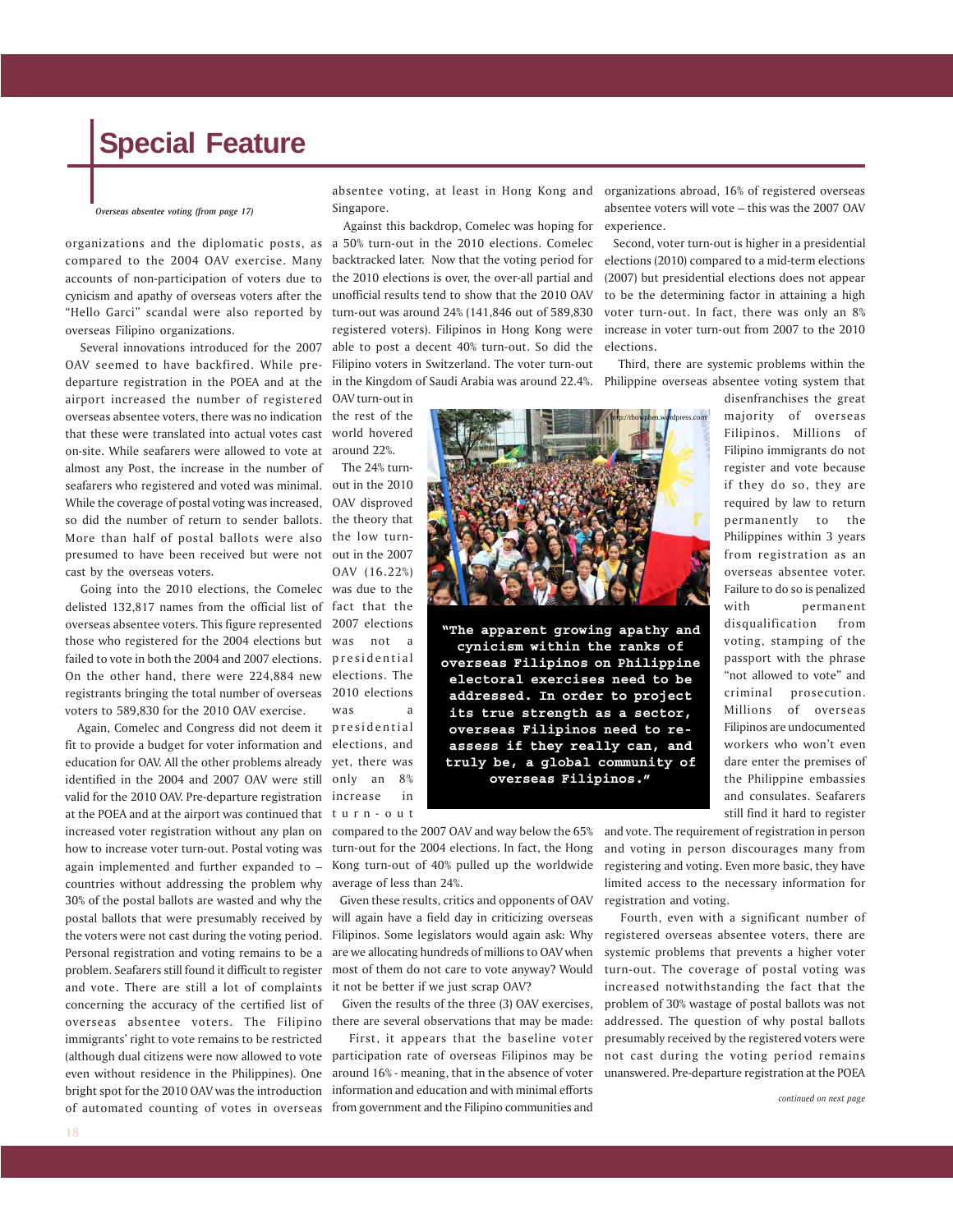### **Filipino immigrants in the United States**

*Filipino immigrants continue to be the second-largest immigrant group in the United States after Mexican immigrants*

 The United States is home to about 1.7 million Filipino immigrants, making them the second-largest immigrant group in the United States after Mexican immigrants.

 The Filipino immigrant population grew rapidly during the 1970s and 1980s and has continued to grow (although at a slightly slower pace) since then. In addition, the United States is home to about 1.4 million native-born US citizens who claim Filipino ancestry.

 Heavily concentrated in the western United States, the Filipino born account for almost half of all immigrants in Hawaii. Compared to other immigrant groups, Filipinos are better educated than the immigrant population overall, and Filipino immigrant women are more likely than other immigrant women to participate in the civilian labor force.

 This spotlight focuses on Filipino immigrants **Size and Distribution** residing in the United States, examining the population's size, geographic distribution, and socioeconomic characteristics using data from the the Philippines residing in the United States in US Census Bureau's 2008 American Community Survey (ACS) and 2000 Decennial Census, and the Department of Homeland Security's Office of California. Immigration Statistics (OIS) for 2008.



• There were about 1.7 million foreign born from 2008.

• Nearly half of the Filipino born resided in

• The Filipino born accounted for a large share of all immigrants in Western states. • Between 2000 and 2008, three states saw the size of their Filipino immigrant population grow by 25,000 people or more.

• More than one-third of Filipino immigrants resided in three metropolitan areas.

• Filipinos were two of every five immigrants in Honolulu.

and at the airport boosts the number of registered voters without consideration on how this can be translated into actual voter turn-out. Voter information and education remains to be the lowest priority of the government – the Comelec in particular - since no budget was allotted for this purpose.

 Fifth, between the low end turn-out (16.22% in 2007) and the high-end turn-out (65% in 2004), it appears that the conscious and coordinated efforts for the purpose of voter information and education, and for the purpose of mobilization for registration

*Overseas absentee voting (from page 18)* the Philippine embassies and consulates for the of the right to vote, or not to vote, is both a<br>Overseas absentee voting *(from page 18)* conduct of elections are the main key factors that political and human right. The conscious refusal would determine whether voter turn-out would be to vote is a political act that must be respected. high or low.

of Filipino communities and organizations abroad Filipinos need to re-assess if they really can, and Atty. Henry S. Rojas, legal counsel of the Center for And finally, the apparent growing apathy and beyond the control of the voter indicates the cynicism within the ranks of overseas Filipinos on existence of problem areas that must be Philippine electoral exercises need to be addressed. addressed. What is important is that the right to Overseas Filipinos remain part of Philippine society overseas absentee voting has been won and can and economy. A low level of participation in be exercised. It is up to the overseas Filipinos to electoral exercises would translate into a weaker prove their own strength and place in Philippine political voice for overseas Filipinos. In order to society and politics. project its true strength as a sector, overseas truly be, a global community of overseas Filipinos. *Migrant Advocacy, wrote the article to advocate*

and voting together with close coordination with objective, it must be remembered that the exercise and politically empower more overseas Filipinos. While a high OAV voter turn-out is a desirable *for a more effective application of Republic Act 9189*

But the failure to register and vote due to causes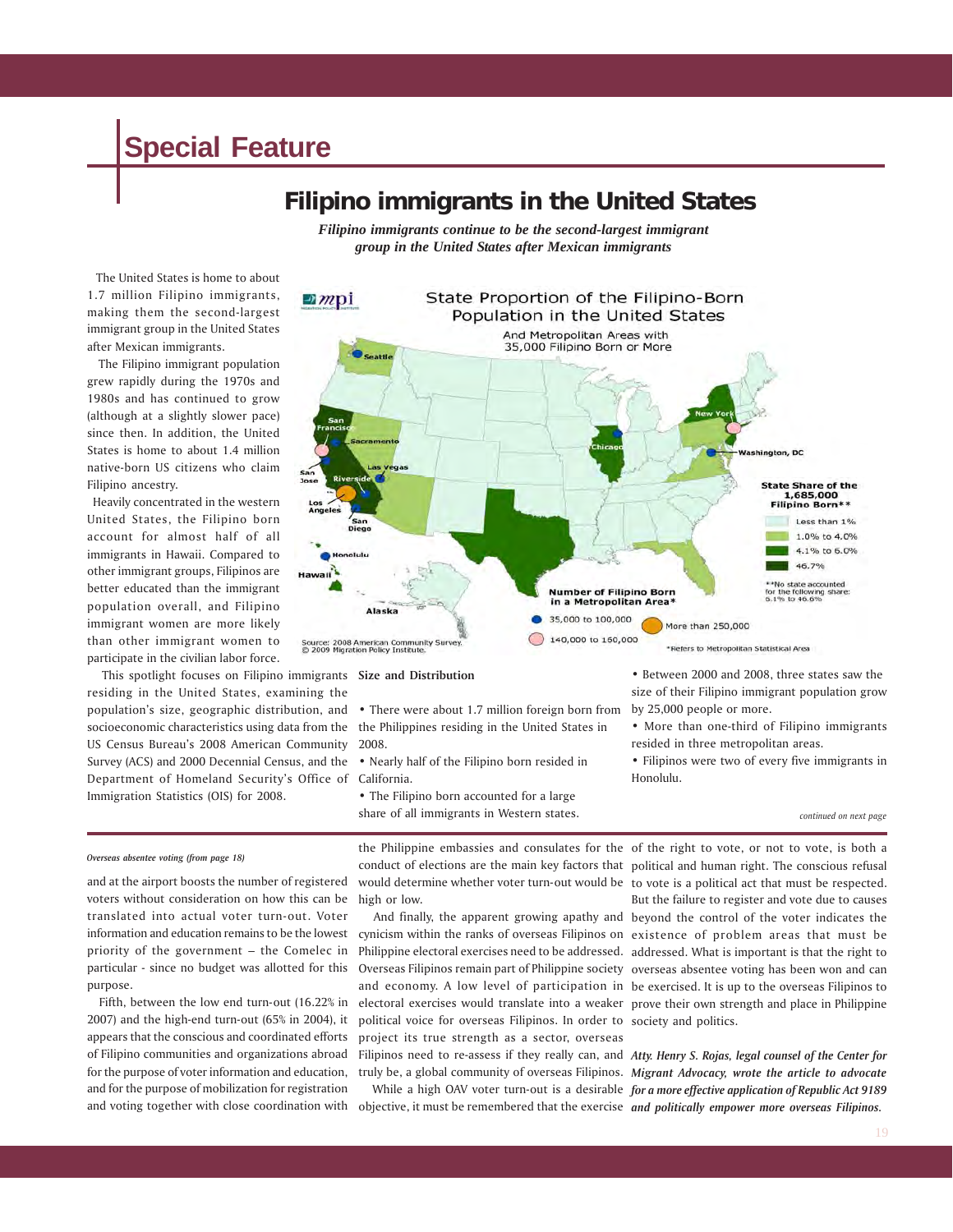*Filipino immigrants in the US (from page 19)*

• There were 2.9 million members of the Filipino diaspora residing in the United States in 2008, including 1.4 million native-born US citizens of Filipino ancestry.

#### **Demographic and Socioeconomic Overview**

• Over one-quarter of all Filipino foreign born in the United States arrived in 2000 or later.

• Almost two-thirds of Filipino immigrants in **Legal and Unauthorized Filipino Immigrant** 2008 were adults of working age.

• Filipino immigrant women outnumbered men in 2008.

• Filipino immigrants were much more likely than other immigrant groups to be naturalized US citizens.

• Less than one-third of Filipino immigrants in 2008 were limited English proficient.

• A minority of limited English proficient Filipinos did not speak Tagalog, one of the national languages of the Philippines.

• Over three-quarters of Filipino foreign-born adults had some college education or higher.

• Filipino immigrant women were more likely to participate in the civilian labor force than foreignborn women overall.

• Almost one-third of employed Filipino-born men worked in health-care support or in construction, extraction, and transportation.

- Nearly one of every four employed Filipino-born women worked as a registered nurse.
- Filipino immigrants were far less likely to live in poverty than other immigrant groups.
- Filipino immigrants were more likely than other immigrants to own their own home, but they were also more likely to have a mortgage.
- One in 10 Filipino immigrants did not have health insurance.

• About 87,000 Filipino immigrants have served in the US Armed Forces.

### **Population**

• The Filipino foreign born accounted for about 4.5 percent of all lawful permanent residents living in the United States in 2008.

• More than half a million Filipinos gained lawful permanent residence in the United States between 1999 and 2008.

• Over half of Filipino-born lawful permanent residents in 2008 were admitted as the immediate relatives of US citizens.

• Filipino-born lawful permanent residents made up 3.7 percent of all those eligible to naturalize as of 2008.

• In 2009, 2 percent of all unauthorized immigrants in the United States were from the Philippines.

• The number of unauthorized immigrants from the Philippines increased by one-third between 2000 and 2009. (Migration Policy Institute)



Compared to other immigrant groups, Filipinos are better educated than the immigrant population overall, and Filipino immigrant women are more likely than other immigrant women to participate in the civilian labor force.

### **Global Migration Data**

Did you know that according to recent estimates from the United Nations Population Division:

\* There are about 214 million international migrants around the world, representing 3 percent of the world's population. About 52 percent of them reside in just ten countries.

\* While the United States accounts for 5 percent of the world population, it is home to about 20 percent of all international migrants.

\* Among traditional countries of immigration (Australia, Canada, New Zealand, and the United States), New Zealand's immigrants account for the highest share of the country's population (22 percent). But it is certainly not a world record: More than 85 percent of people in Qatar are international migrants.

\* The only country that is among both the top ten countries with the largest size and highest share of international migrants in its population is Saudi Arabia: the 7.3 million international migrants account for 28 percent of its population.

Check out out charts showing the top ten countries in terms of the size and share of international migrants by visiting Quick World Migration Stats at www.migrationpolicy.org.



### **Anniversary Gift-Giving**

As part of the CFO's celebrations commemorating its 30<sup>th</sup> year anniversary, a gift giving activity was held on 16 June 2010 for the less fortunate residents of Anakbayan Street, Barangay 641, Quirino Highway, Malate, Manila. Employees of the CFO volunteered their time to pack and distribute gift bags to pre-identified 129 indigent families living in the slum areas of the barangay. Each family received a gift bag that contained the following: 3 and Pangasinan.

kilos of rice, 10 various types of canned goods, a 50 gram coffee, 1 kilo of sugar, 1 liter of king oil, half a kilo of pancit canton, a bottle of vinegar and soy sauce, 3 packs of noodles, 3 pieces of bath soap and a bar of detergent soap.

 For the past few years, the CFO has been very active in relief aid and distribution as a way of giving back to the community. Among its relief efforts are for victims of Typhoons Ondoy and Pepeng in Metro Manila, Rizal, Laguna, Zambales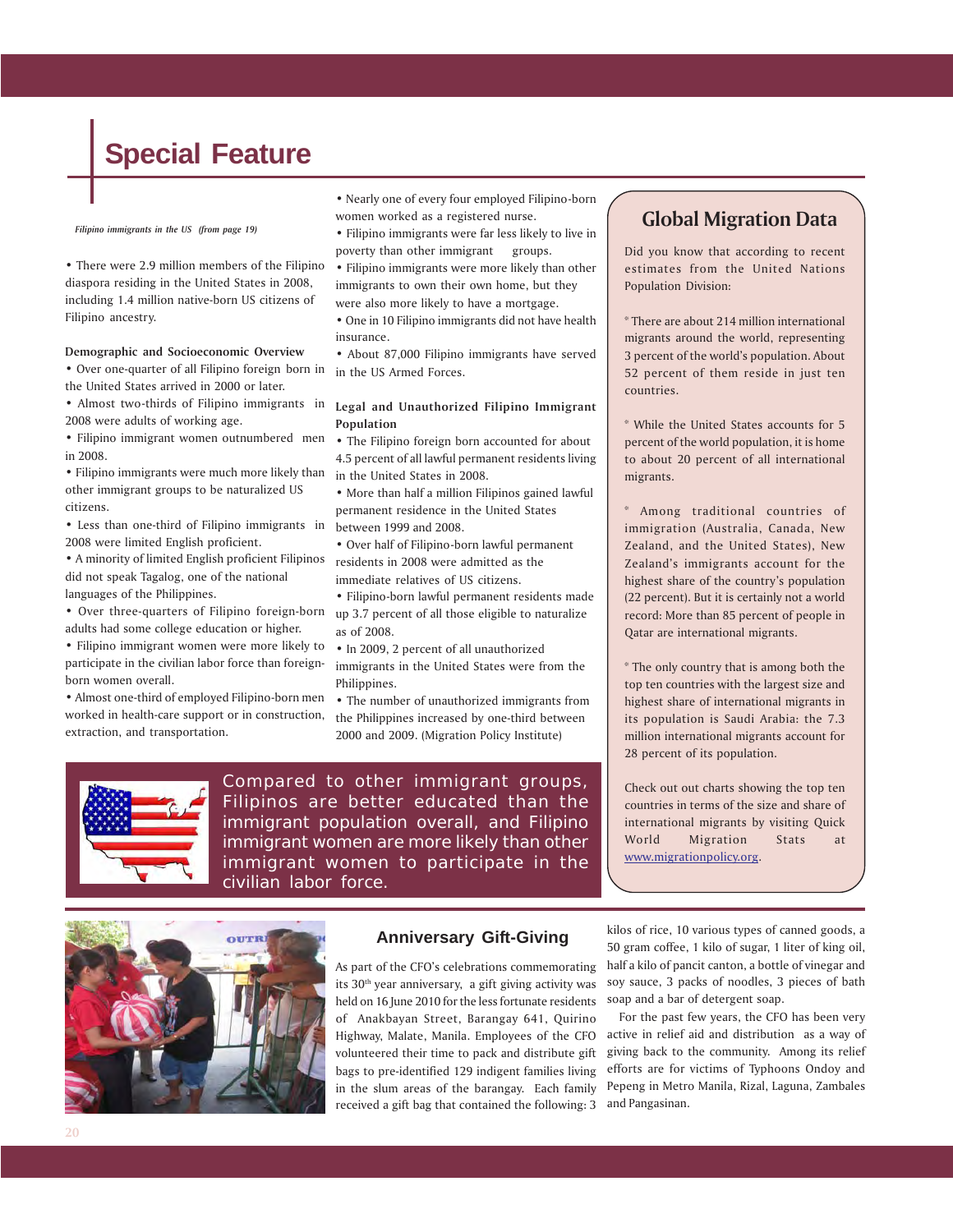### **News Abroad**

### **Ontario modifies its Provincial Nominee Program (PNP) to attract more qualified applicants**

 Opportunities Ontario is a largely employer-driven PNP, which means that applicants generally need job offers from Ontario employers in order to be eligible for the program. There are two categories under the program:

 Under the **General category**, eligible Ontario employers and investors can recruit qualified foreign workers to fill permanent, full-time positions in their organizations. The positions must be in a skilled, managerial or professional occupation, identified as Skill Type 0 or Skill Level A or B in the National Occupation Classification.

 Those foreign workers would then be eligible to apply to immigrate to Canada under the Opportunities Ontario PNP.

 The **International Students category** now has two streams: the **With Job Offer stream** and the **PhD Graduate stream**:

job offers (also in skilled, managerial or professional positions) to international students who have completed their postsecondary education at publicly-funded Canadian institutions. Those students would then be eligible to apply for an Ontario Provincial Nomination Certificate.

• Under the **PhD Graduate stream**, candidates must have obtained their PhDs from an Ontario publicly-funded university. Applicants who meet this requirement do not need job offers to be eligible for the Opportunities Ontario Program.

• Under the **With Job Offer stream**, Ontario (medical and security checks are done at this stage) employers can extend permanent, full-time and issuance of Canadian permanent resident visas. Under all PNPs, including Opportunities Ontario, applicants who receive nomination certificates must then submit their applications to Citizenship and Immigration Canada for federal approval

In February 2010, a report predicting a drastic shortage of skilled workers in



http://www.akcanada.com/

Canada as a whole and Ontario in particular was released by Rick Miner, past president of Seneca College and a former management professor. The report described an upcoming discrepancy between the increase in knowledge-based jobs in Ontario and the number of available skilled, experienced workers to fill those positions.

 In this regard, the above update in the Ontario PNP is good news both for international students who have obtained their PhDs in Ontario and the economy of Ontario.

 *Source: www.canadavisa.com*

# **Canadian Immigration Options for Temporary Workers and International Students**

 Since 2008, the Canadian federal and provincial governments have had programs in place to make it easier for individuals working or studying in Canada to obtain Canadian permanent residency. The governments recognize that individuals currently living in Canada, contributing to Canadian society and to the economy are likely to be successful Canadian permanent residents. There are four categories under which a person working or studying in Canada can qualify for a Canadian permanent resident visa.

 **Canadian Experience Class:** Individuals with some proficiency in English or French who have an intention to live in Canada, outside of the province of Quebec may qualify if they have Canadian experience as a:

 Foreign student having obtained at least a 2 year diploma or degree from a post-secondary institution and at least 12 months of full-time work experience in a skilled, managerial or professional occupation in Canada, on a valid work permit; or Temporary Foreign Worker currently working or in a skilled occupation within the province, or

having worked within the last year in Canada for having study and/or work experience in that at least 24 months of full-time in a skilled, province. Generally the provinces proceed quite managerial or professional occupation in Canada, on a valid work permit.

 **Quebec Experience Class (PEQ):** An individual may qualify if they have intermediate level French proficiency and are a: foreign student having obtained a 2 year diploma or degree from an educational institution recognized by the Quebec Ministry of Education, while on a valid study permit; or Temporary foreign worker currently working in Quebec for at least 12 months in a skilled, managerial or professional occupation in the 24 months prior to their application, while on a valid work permit.

 **Provincial Nomination Programs:** all of the remaining provinces and two of the territories in Canada have programs where they nominate individuals who intend to settle in that province. These programs are largely dependent on the applicant obtaining a full-time permanent job offer

quickly to issue nomination certificates at which point Citizenship and Immigration Canada completes their assessment of the application. Provinces and territories with nomination programs: Alberta, Manitoba, Newfoundland, Ontario, Saskatchewan, British Columbia, New Brunswick, Nova Scotia, Prince Edward Island, Yukon & the Northwest Territories.

 **Federal Skilled Worker Program:** individuals who have legally resided in Canada for one year as a foreign student or as a temporary foreign worker are eligible for this program, without the requirement of one year of experience in one of the 38 eligible occupations. Individuals who meet this requirement will then be required to obtain 67/100 points based on six selection factors: education, work experience, official language proficiency, age, arranged employment and other adaptability factors.

 *Source: www.canadavisa.com*